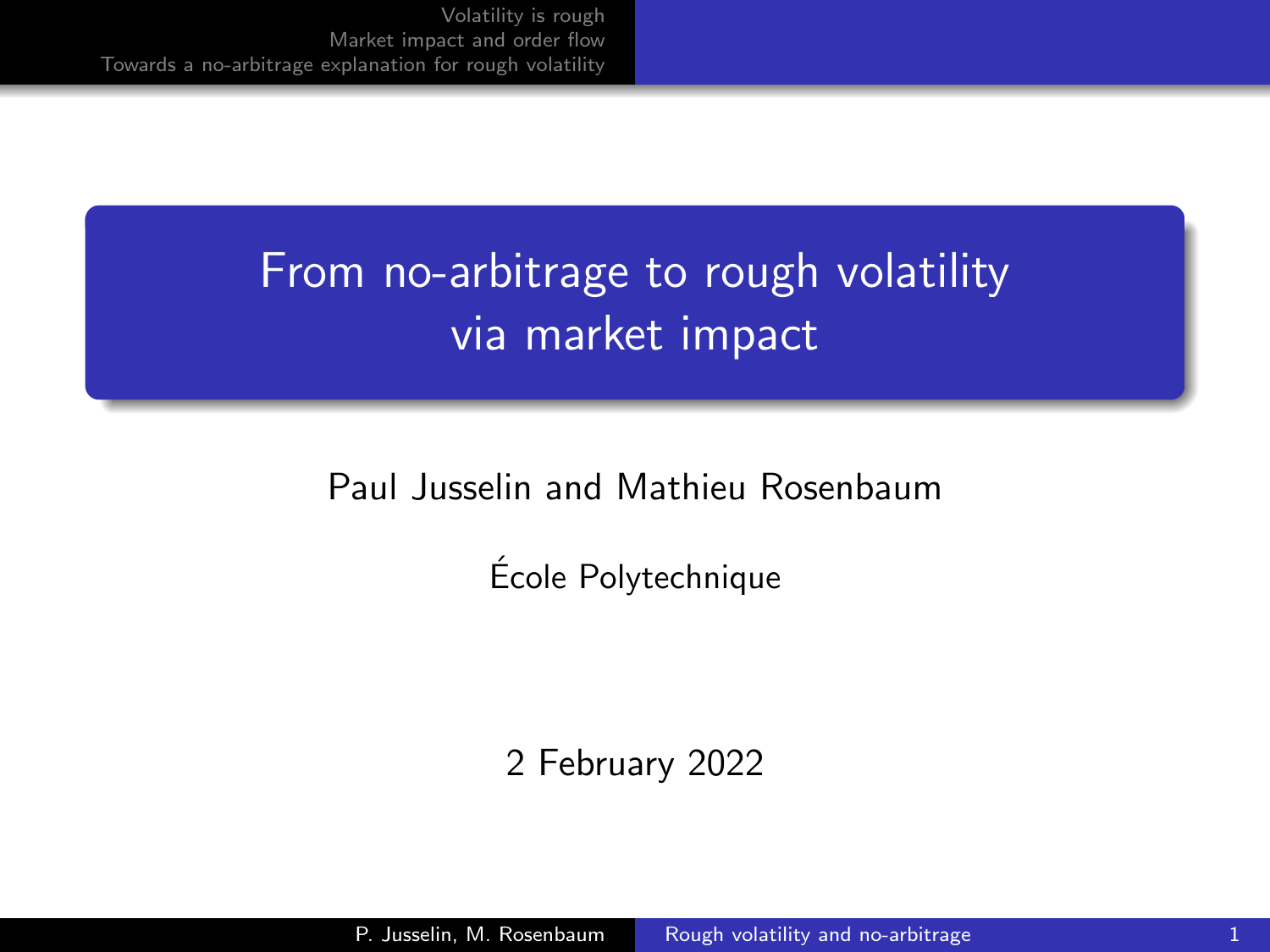### <span id="page-1-0"></span>Table of contents

### 1 [Volatility is rough](#page-1-0)

[Market impact and order flow](#page-12-0)

[Towards a no-arbitrage explanation for rough volatility](#page-21-0)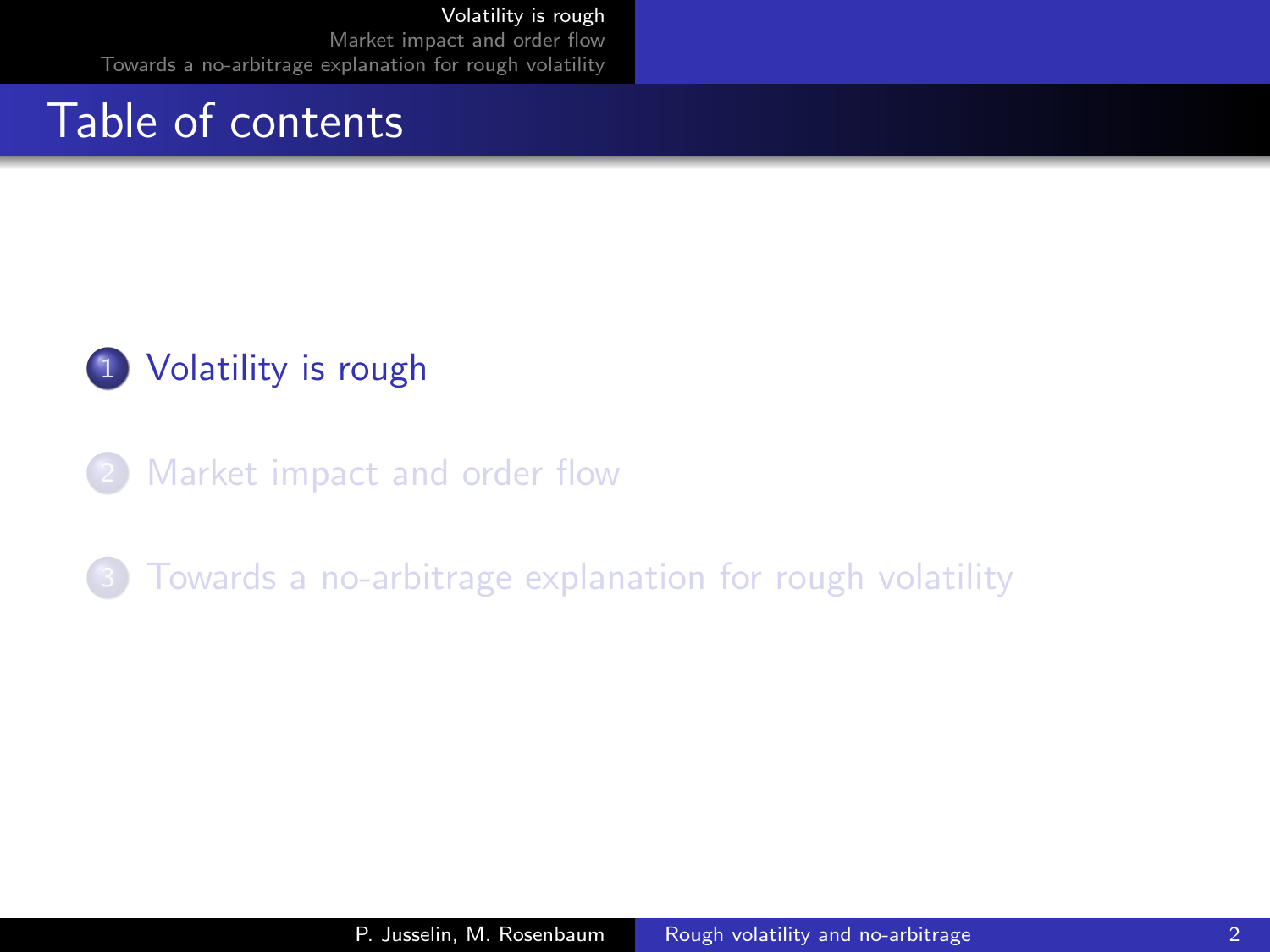# Main classes of volatility models

Prices are often modeled as continuous semi-martingales of the form

$$
dP_t = P_t(\mu_t dt + \sigma_t dW_t).
$$

The volatility process  $\sigma_{\bm{s}}$  is the most important ingredient of the model. Practitioners consider essentially three classes of volatility models :

- Deterministic volatility (Black and Scholes 1973),
- Local volatility (Derman and Kani, Dupire 1994)
- Stochastic volatility (Hull and White 1987, Heston 1993, Hagan et al. 2002,...).

In term of regularity, in these models, the volatility is either very smooth or with a smoothness similar to that of a Brownian motion.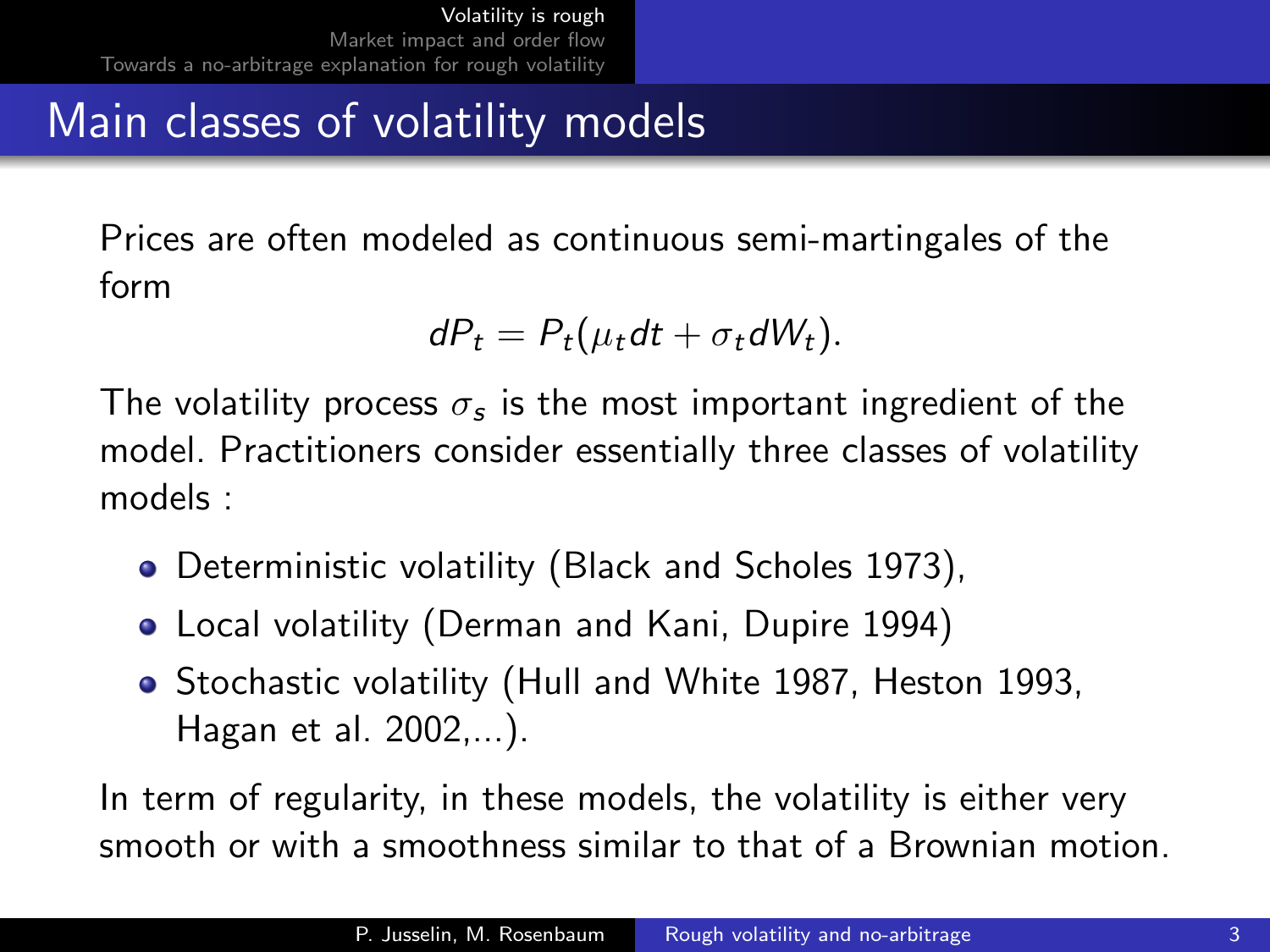# Fractional Brownian motion (I)

- To allow for a wider range of smoothness, one can use the fractional Brownian motion in volatility modeling.
- Idea introduced by Comte and Renault in 1998 in the context of long memory modeling with  $H > 1/2$ .

### Definition

The fractional Brownian motion (fBm) with Hurst parameter H is the only process  $W^H$  to satisfy :

- Self-similarity :  $(W_{at}^H) \stackrel{\mathcal{L}}{=} a^H(W_t^H)$ .
- Stationary increments :  $(W_{t+h}^H W_t^H) \stackrel{\mathcal{L}}{=} (W_h^H).$
- Gaussian process with  $\mathbb{E}[W_1^H]=0$  and  $\mathbb{E}[(W_1^H)^2]=1$ .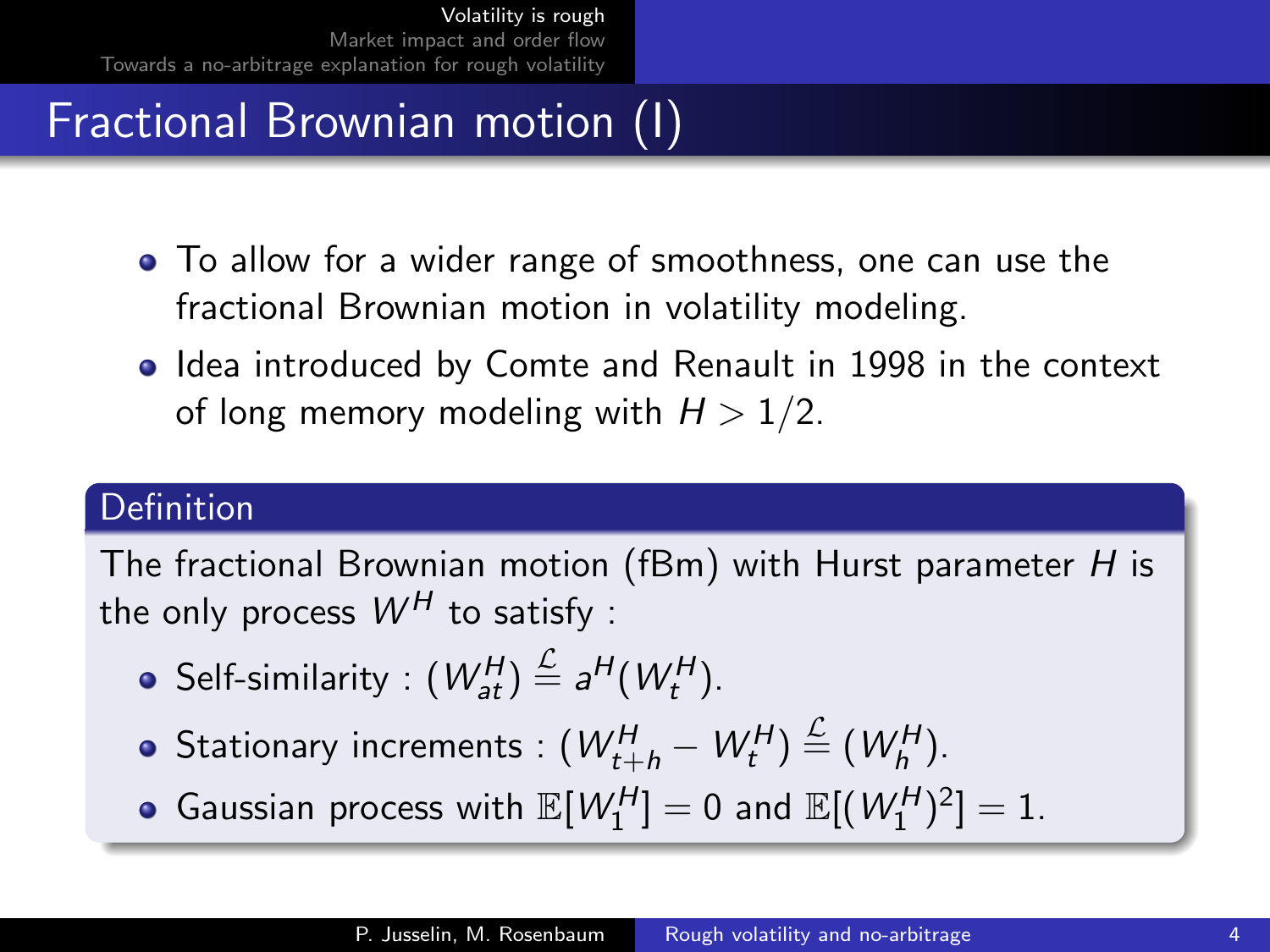## Fractional Brownian motion (II)

#### Proposition

For all 
$$
\varepsilon > 0
$$
,  $W^H$  is  $(H - \varepsilon)$ -Hölder a.s.

### Proposition

The absolute moments satisfy

$$
\mathbb{E}[|W_{t+h}^H - W_t^H|^q] = K_q h^{Hq}.
$$

#### Mandelbrot-van Ness representation

$$
W_t^H = \int_0^t \frac{dW_s}{(t-s)^{\frac{1}{2}-H}} + \int_{-\infty}^0 \Big(\frac{1}{(t-s)^{\frac{1}{2}-H}} - \frac{1}{(-s)^{\frac{1}{2}-H}}\Big) dW_s.
$$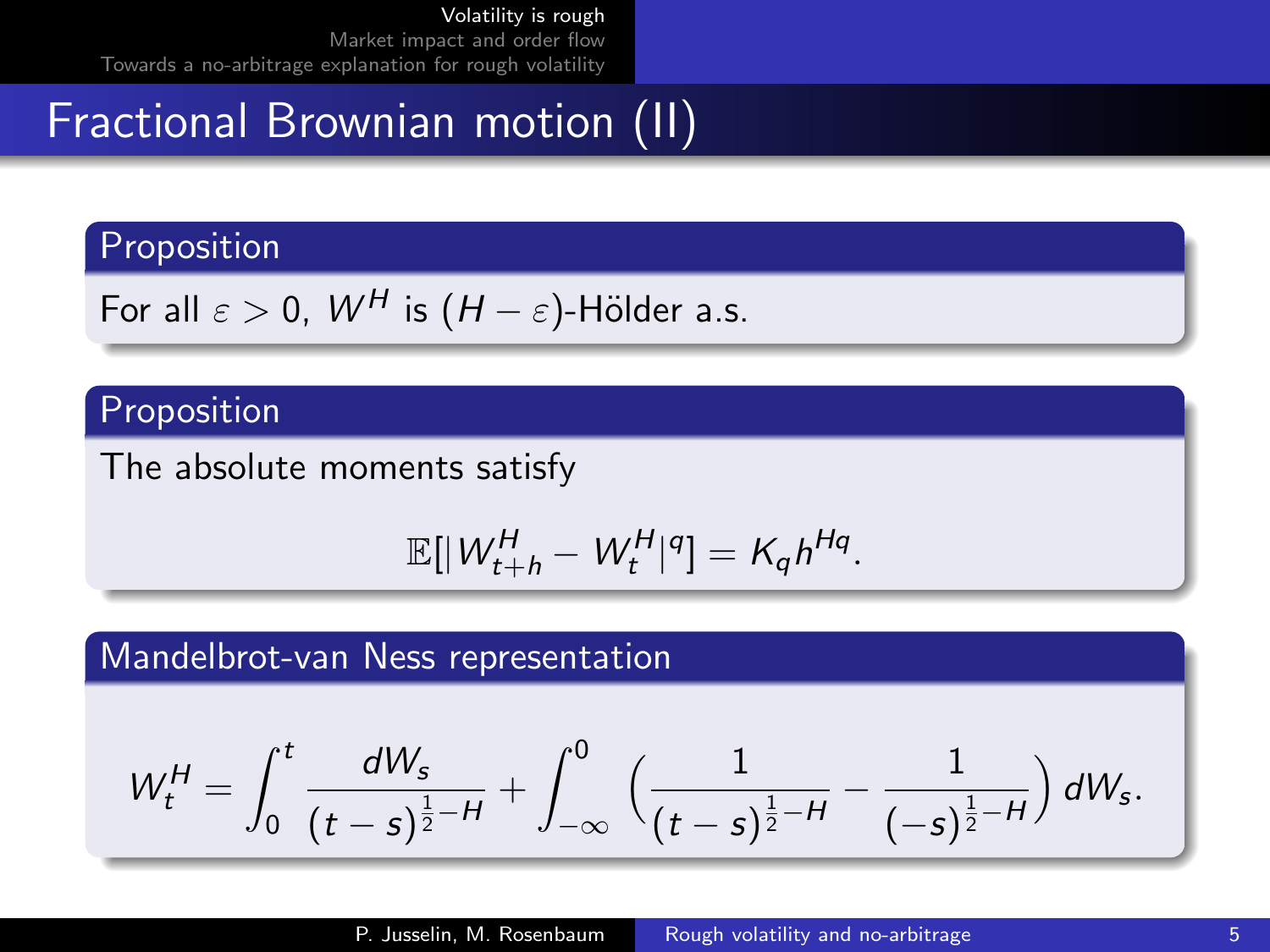### The log-volatility



FIGURE – The log volatility  $log(\sigma_t)$  as a function of t, S&P.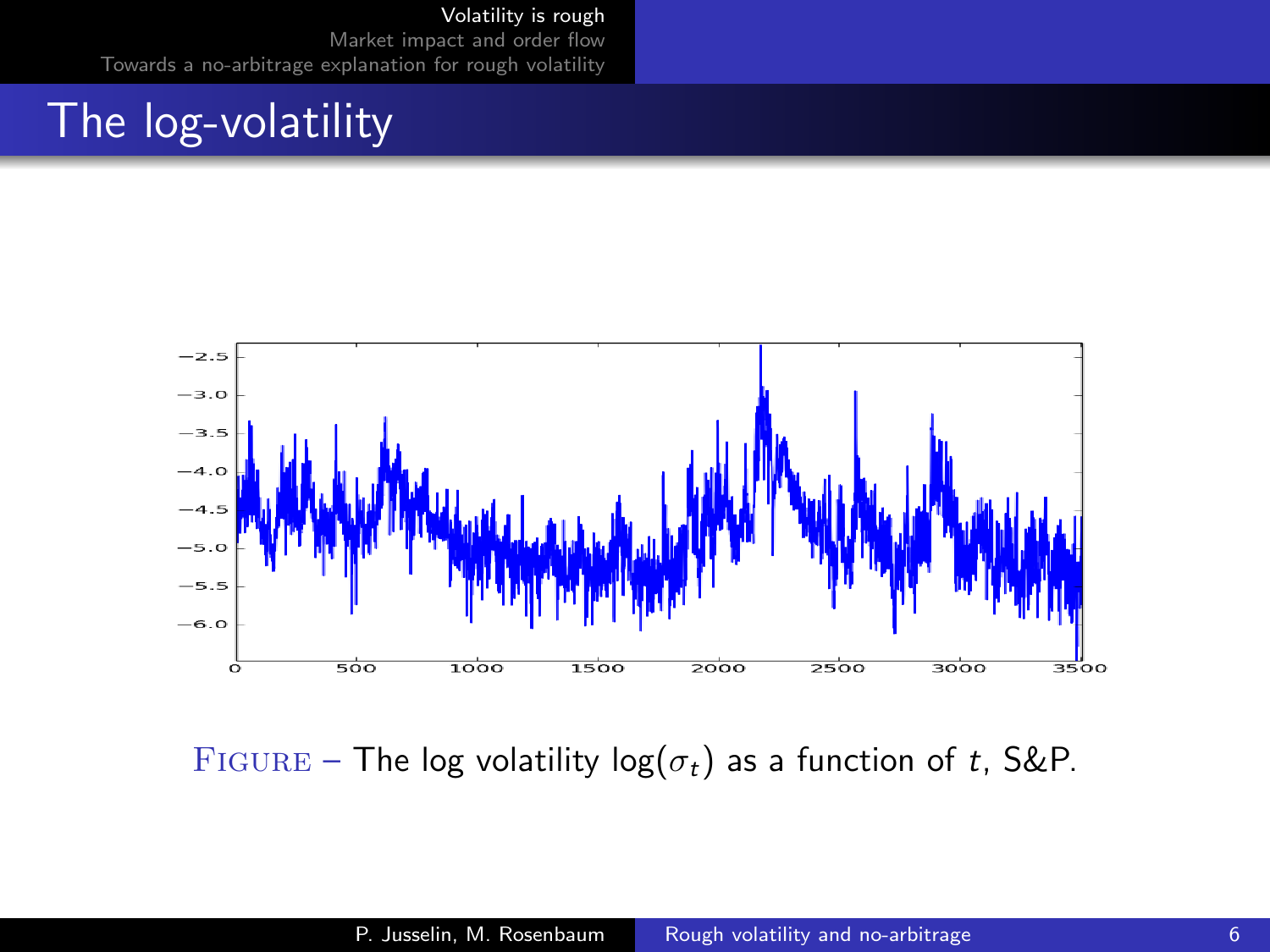### Measure of the regularity of the log-volatility

The starting point of this work is to consider the scaling of the moments of the increments of the log-volatility. Thus we study the quantity

$$
m(\Delta, q) = \mathbb{E}[|\log(\sigma_{t+\Delta}) - \log(\sigma_t)|^q],
$$

or rather its empirical counterpart.

The behavior of  $m(\Delta, q)$  when  $\Delta$  is close to zero is related to the smoothness of the volatility (in the Hölder or even the Besov sense). Essentially, the regularity of the signal measured in 1<sup>9</sup> norm is s if  $m(\Delta, q) \sim c\Delta^{qs}$  as  $\Delta$  tends to zero.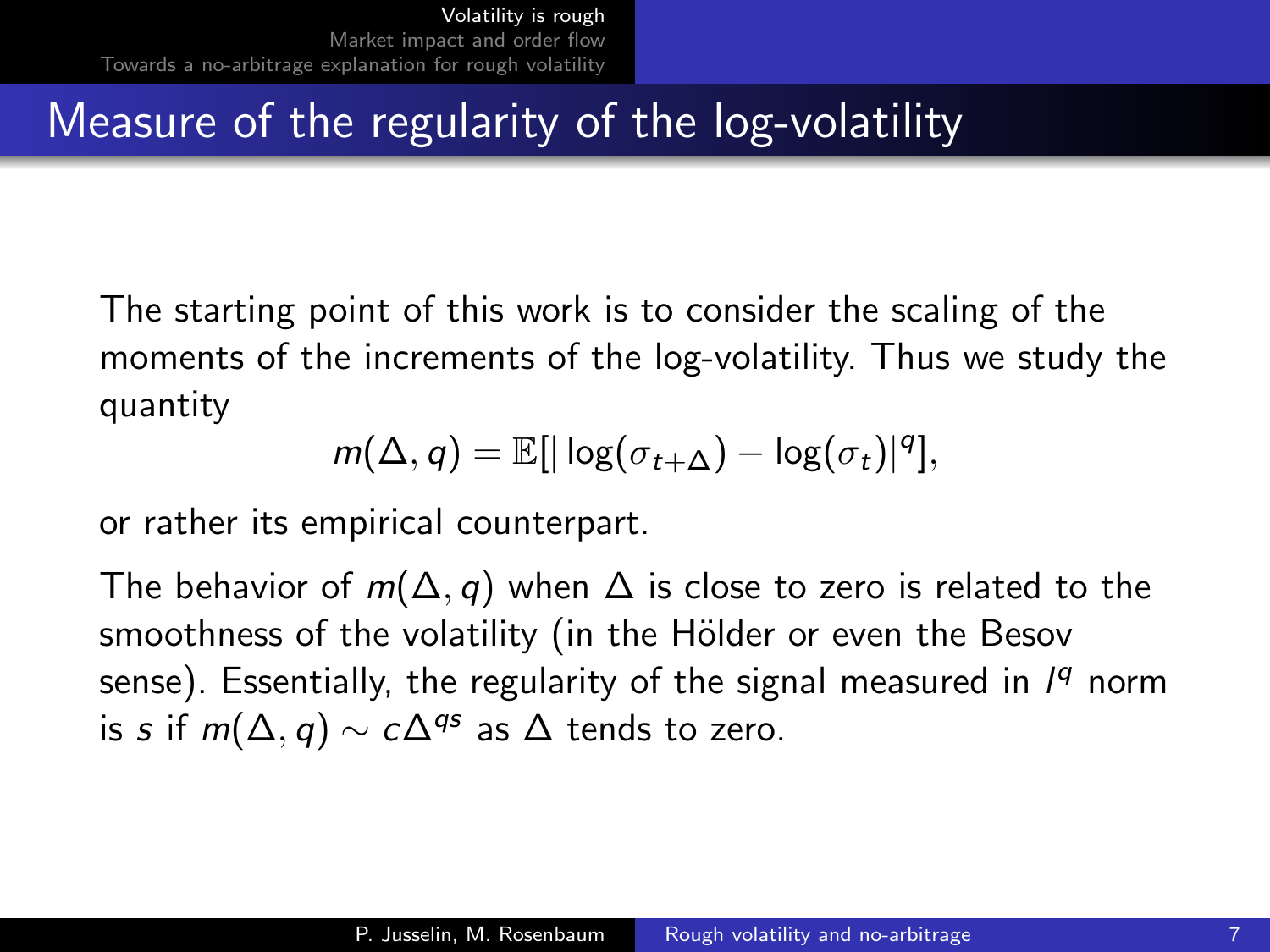### Scaling of the moments



FIGURE –  $log(m(q, \Delta)) = \zeta_q log(\Delta) + C_q$ . The scaling is not only valid as  $\Delta$  tends to zero, but holds on a wide range of time scales.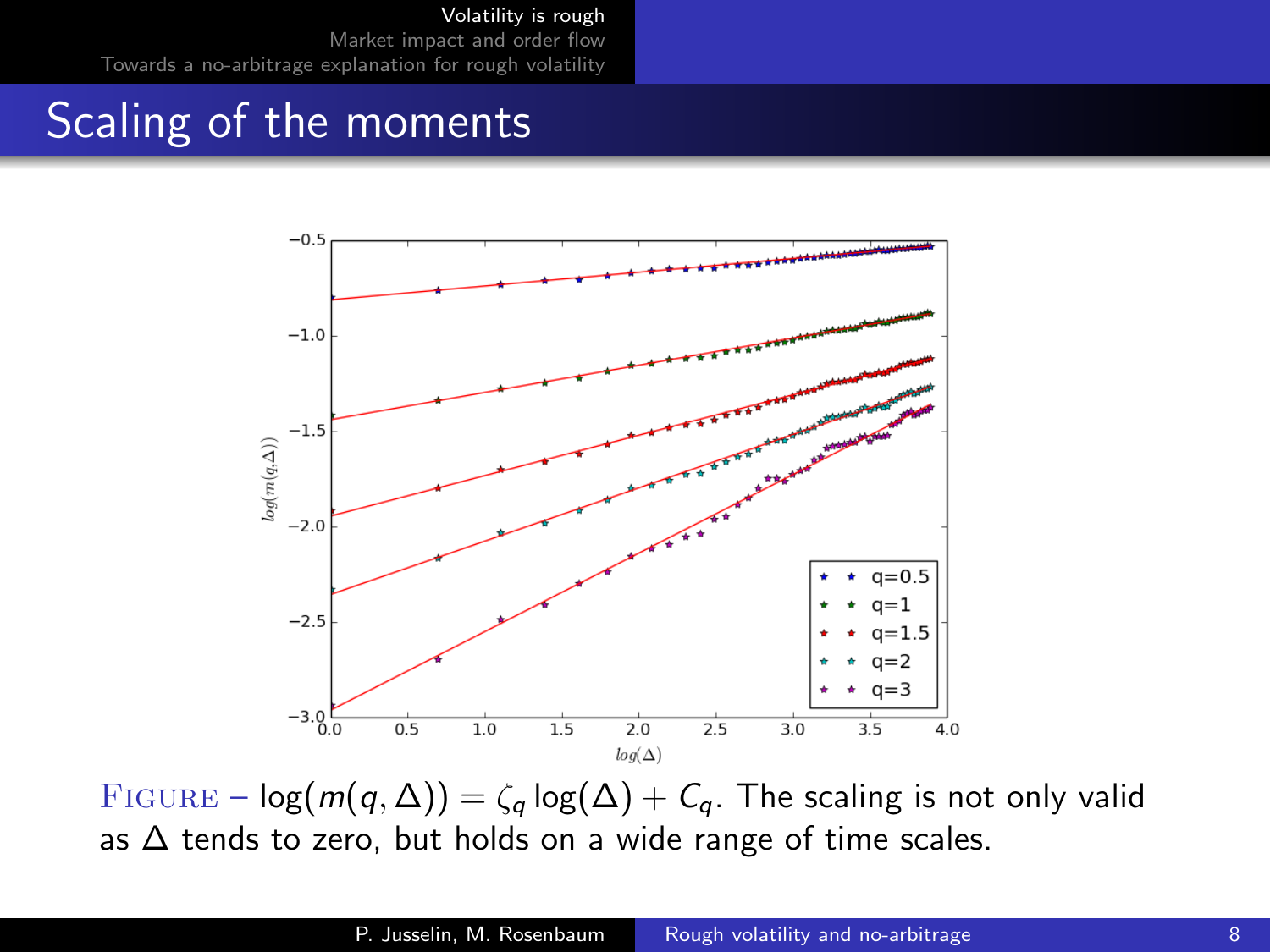# Monofractality of the log-volatility



FIGURE – Empirical  $\zeta_q$  and  $q \to Hq$  with  $H = 0.14$  (similar to a fBm with Hurst parameter  $H$ ).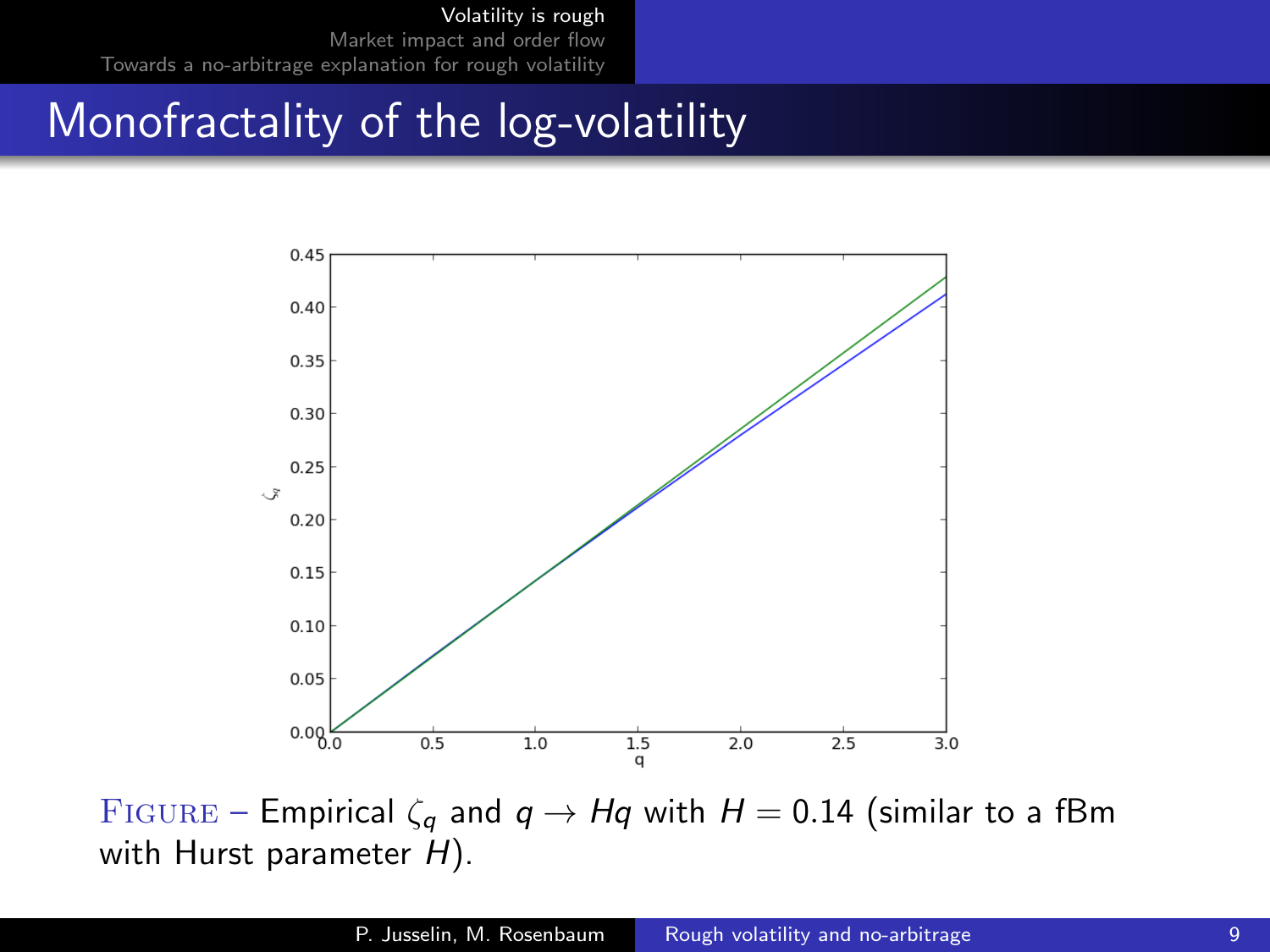### Distribution of the log-volatility increments



 $FIGURE - The distribution of the log-volatility increments is close to$ Gaussian.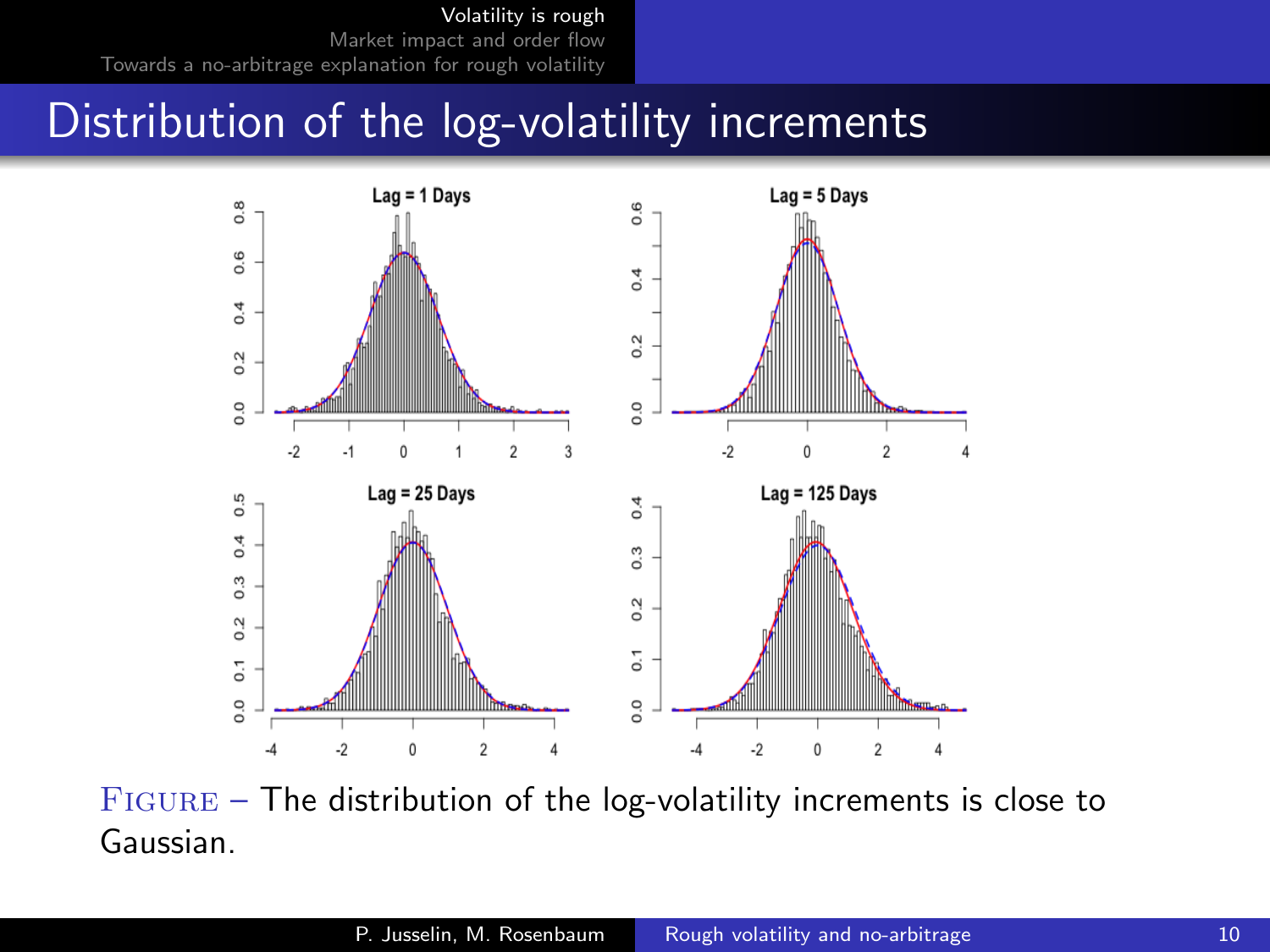# Properties of the rough volatility models

### Statistical analysis of rough volatility models

- The log-volatility behaves essentially as a fractional Brownian motion with Hurst parameter of order 0.1.
- More precisely, basically all the statistical stylized facts of volatility are retrieved when modeling it by a rough fractional Brownian motion.
- Such model also enables us to reproduce very well the behavior of the implied volatility surface, in particular the at-the-money skew (without jumps).
- Also very relevant for risk management of derivatives (closed form formulas, see for example the rough Heston model).
- The phenomenon is universal.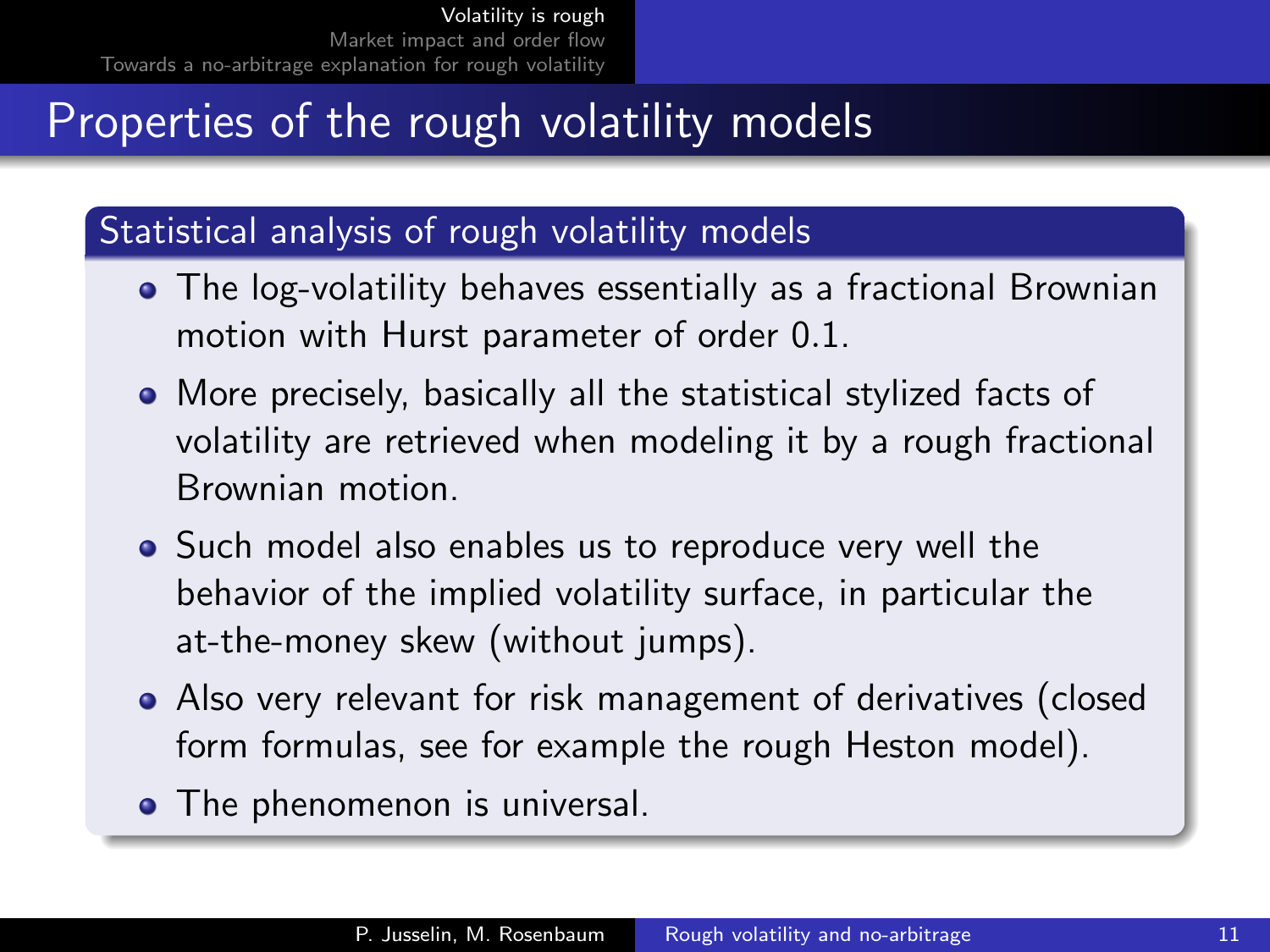## In this presentation

#### What we want to understand :

- Why is volatility rough?
- Something universal in finance $\rightarrow$  should be related to some no arbitrage concept.
- Can we make this link?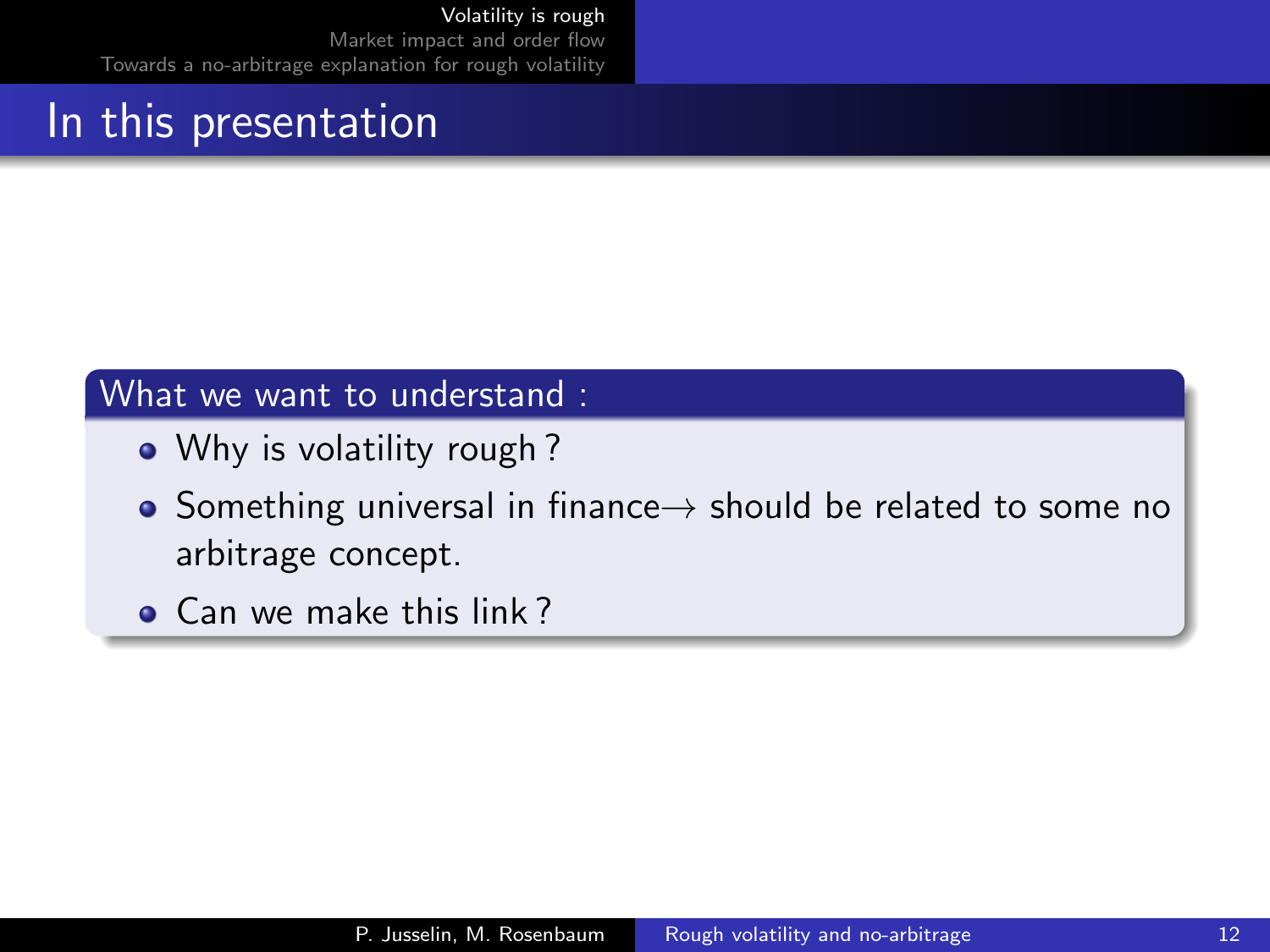### <span id="page-12-0"></span>Table of contents

### 1 [Volatility is rough](#page-1-0)

2 [Market impact and order flow](#page-12-0)

### [Towards a no-arbitrage explanation for rough volatility](#page-21-0)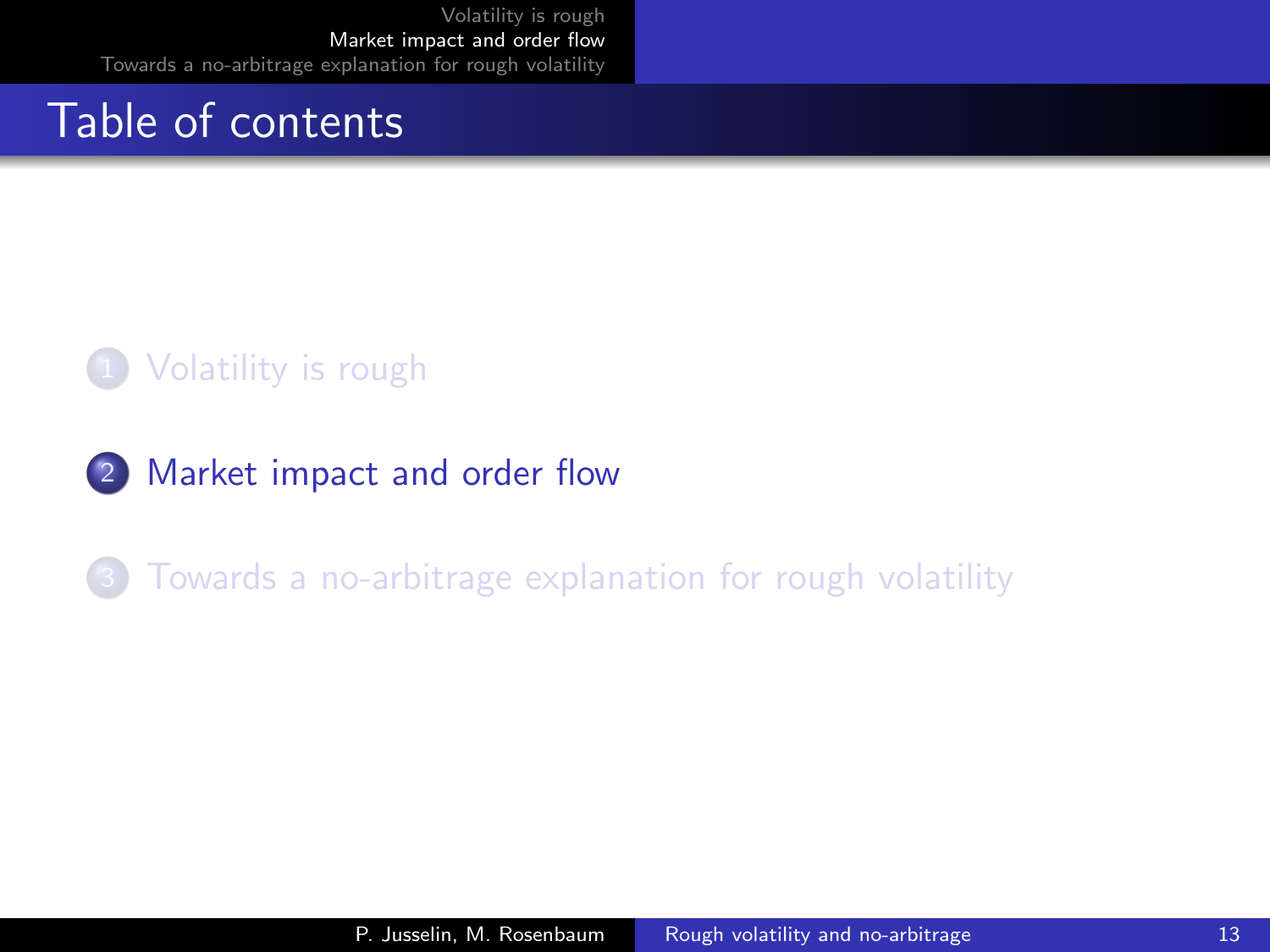### Some definitions

- Market impact is the link between the volume of an order (either market order or metaorder) and the price moves during and after the execution of this order.
- We focus here on the impact function of metaorders, which is the expectation of the price move with respect to time during and after the execution of the metaorder.
- We call permanent market impact of a metaorder the limit in time of the impact function (that is the average price move between the start of the metaorder and a long time after its execution).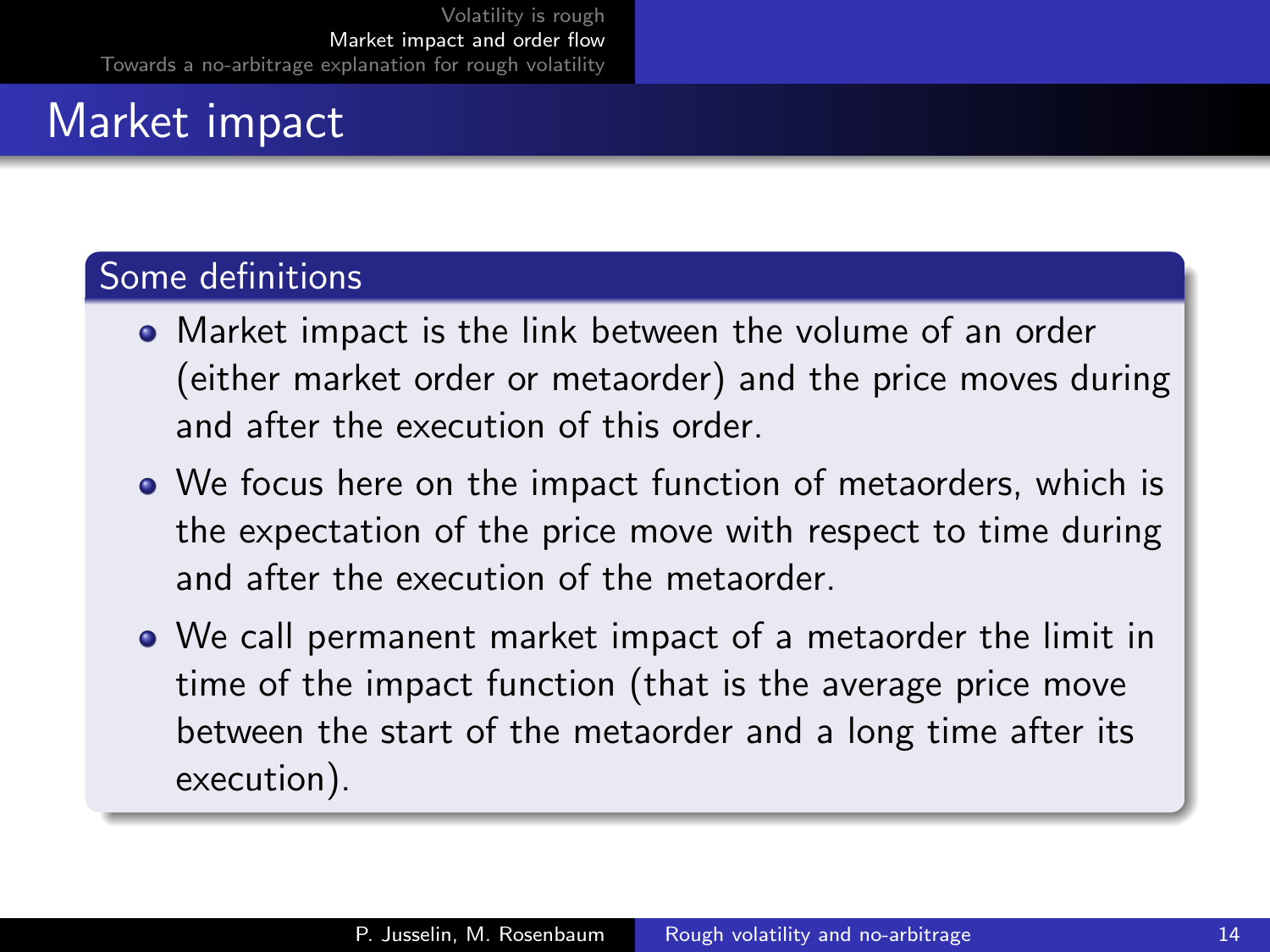### Market impact in practice, from Lillo et al.



FIGURE – Market impact curves.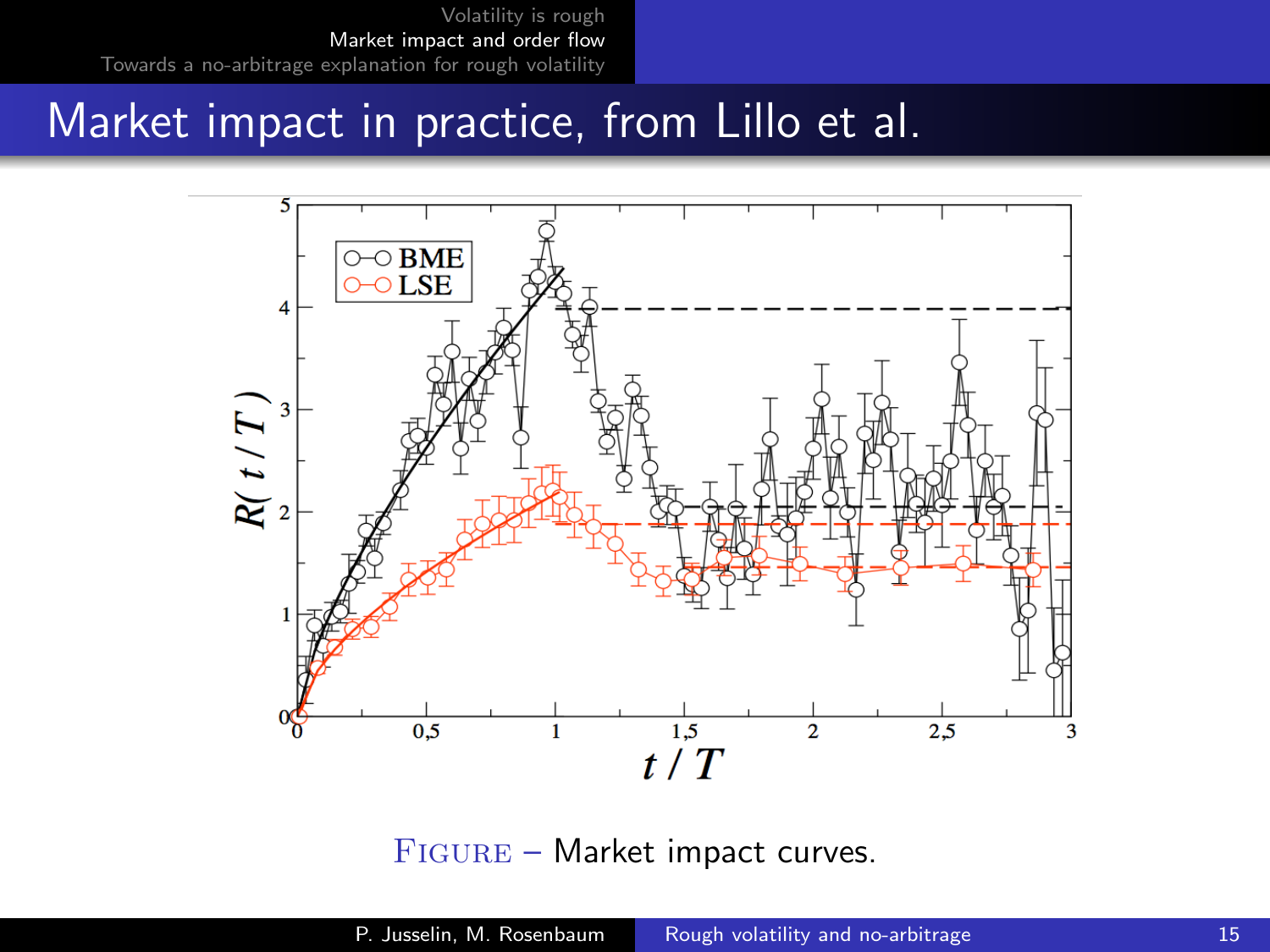#### Linear permanent impact

 $\bullet$  Let  $P_t$  be the asset price at time t. Consider a metaorder with total volume V.

 $\bullet$ 

$$
PMI(V)=\lim_{s\to+\infty}\mathbb{E}[P_s-P_0|V].
$$

- Price manipulation is a roundtrip with negative average cost.
- From Huberman and Stanzl and Gatheral : Only linear permanent market impact can prevent price manipulation :  $PMI(V) = kV$ .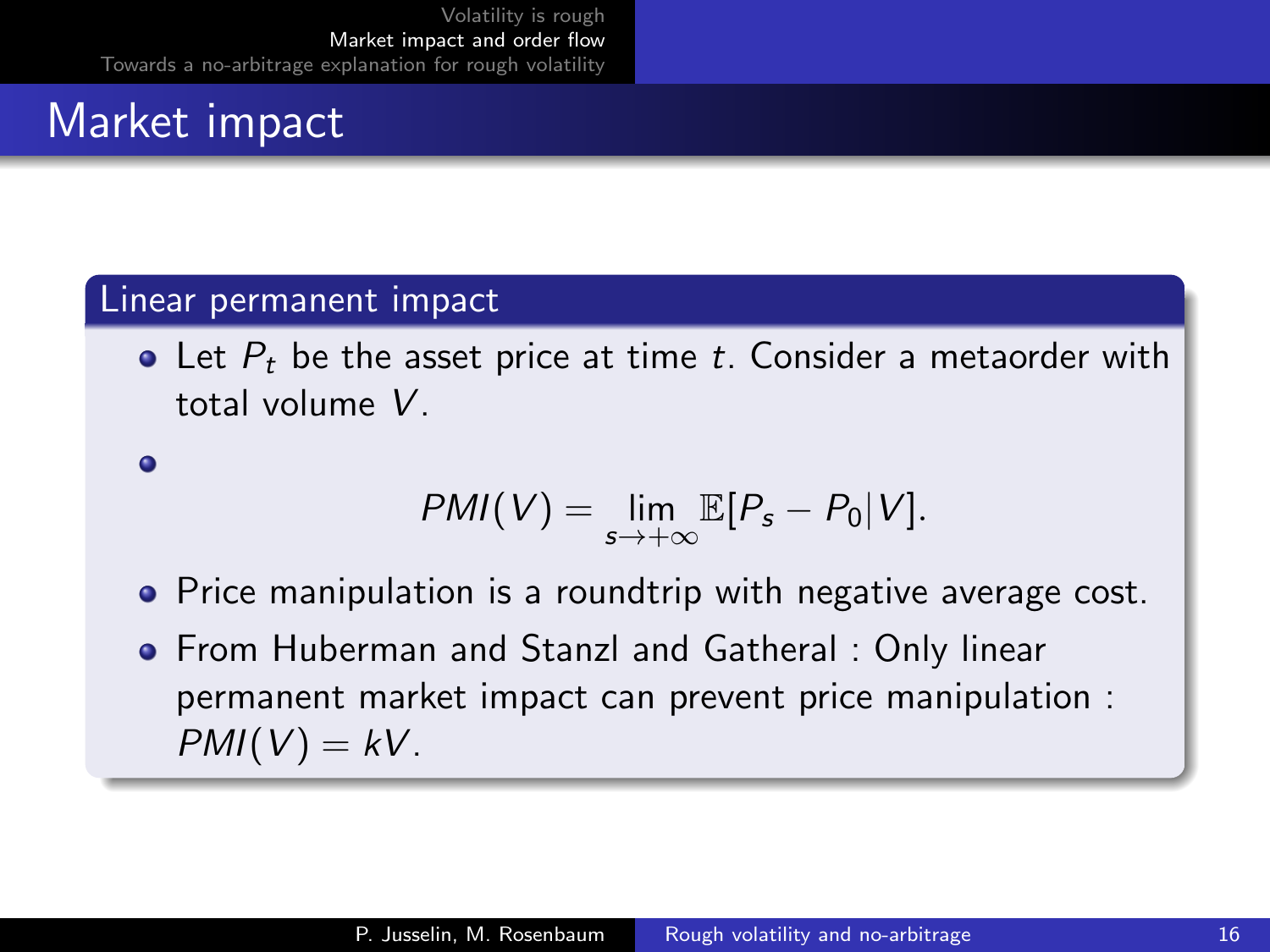### CAPM like argument for linear permanent impact

- *n* investors in the market. Two dates :  $t = 0$  and  $t = 1$ .
- $\bullet$  N shares spread between the agents, price P for the asset.
- **•** Every investor *i* estimates that the law of the price at time 1 has expectation  $E_i$  and variance  $\Sigma_i$ . He chooses his number of asset  $N_i$  such that

$$
N_i = \text{argmax}_x [x(E_i - P) - \lambda_i x^2 \Sigma_i].
$$

• We get

$$
N_i=\frac{E_i-P}{2\lambda_i\Sigma_i}.
$$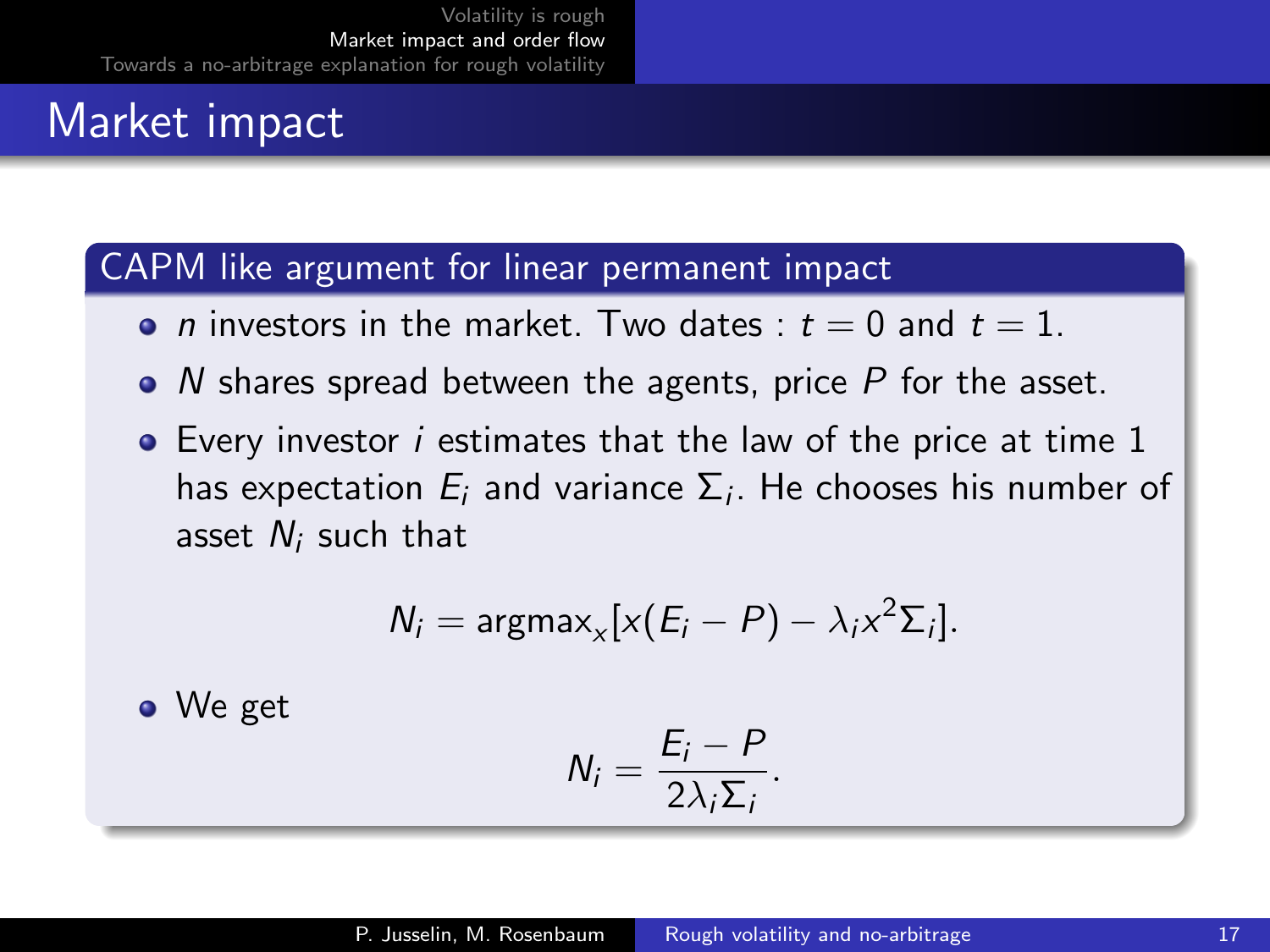CAPM like argument for linear permanent impact

Since  $\sum_{i=1}^{n} N_i = N$ , we deduce

$$
P = \frac{\sum_{i=1}^{n} \frac{E_i}{2\lambda_i \Sigma_i} - N}{\sum_{i=1}^{n} \frac{1}{2\lambda_i \Sigma_i}}.
$$

**Q** Let us now assume that the total number of shares becomes  $N - N_0$  due to the action of some non-optimizing agent needing to buy some shares (for cash flow reasons for example). The new indifference price is

$$
P^+=P+\frac{N_0}{\sum_{i=1}^n\frac{1}{2\lambda_i\Sigma_i}}=P+kN_0.
$$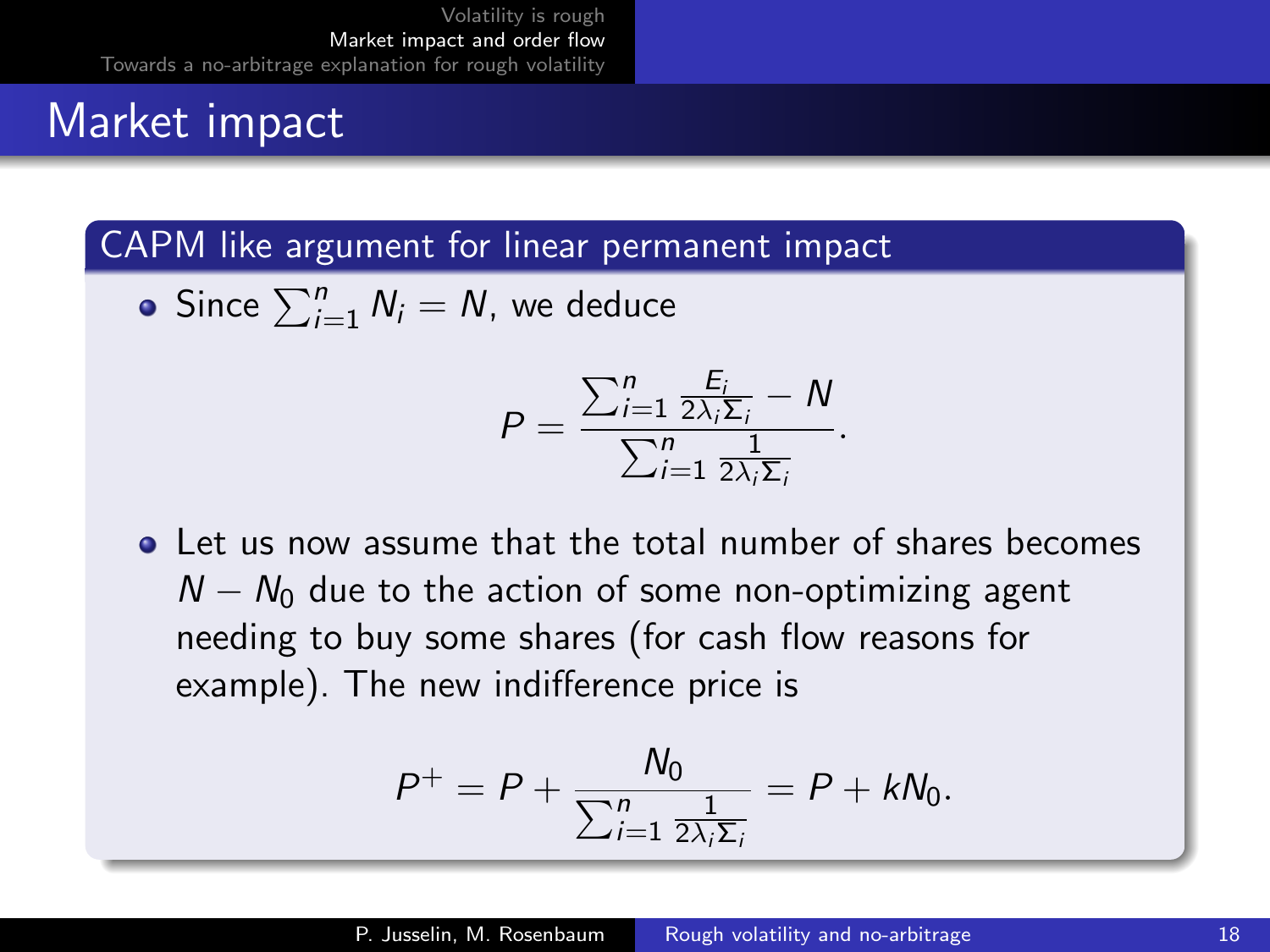# Dynamics

### **Assumptions**

- All market orders are part of metaorders.
- Let  $[0, S]$  be the time during which metaorders are being executed (which can be thought of as the trading day). Let  $v_i^a$ (resp.  $v_i^b$ ) be the volume of the *i*-th buy (resp. sell) metaorder and  $N_S^a$  (resp.  $N_S^b$ ) be the number of buy (resp. sell) metaorders up to time S. Finally, write  $V_S^a$  and  $V_S^b$  for cumulated buy and sell order flows up to time S.
- We assume

$$
P_S = P_0 + k\left(\sum_{i=1}^{N_S^2} v_i^a - \sum_{i=1}^{N_S^b} v_i^b\right) + Z_S = P_0 + k\left(V_S^a - V_S^b\right) + Z_S,
$$

with  $Z$  a martingale term that we neglect.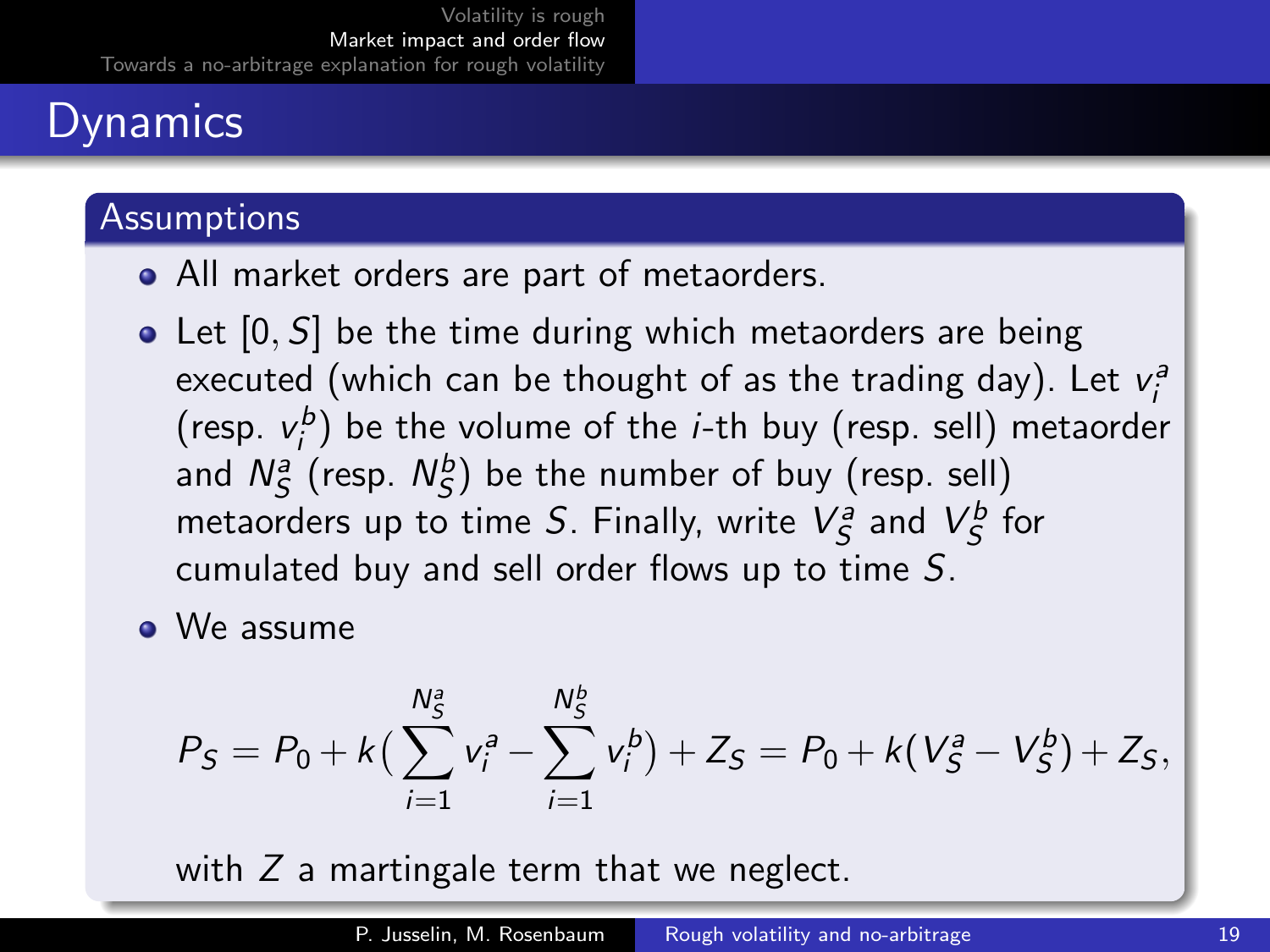# **Dynamics**

### Martingale assumption

We furthermore assume that the price  $P_t$  is a martingale. We obtain

$$
P_t = P_0 + \mathbb{E}\big[k(V_S^a - V_S^b)|F_t\big].
$$

We suppose that  $\displaystyle\lim_{S\to+\infty}$  $\mathbb{E} \big[ k(V^{\scriptscriptstyle{a}}_{\mathcal{S}} - V^{\scriptscriptstyle{b}}_{\mathcal{S}}) | \mathsf{F}_{t} \big]$  is well defined. This means

$$
\mathbb{E}\big[(V_{S+h}^a-V_{S+h}^b)-(V_S^a-V_S^b)|\mathcal{F}_t\big]\rightarrow 0,
$$

that is the order flow imbalance between S and  $S + h$  is asymptotically (in  $S$ ) not predictable at time t.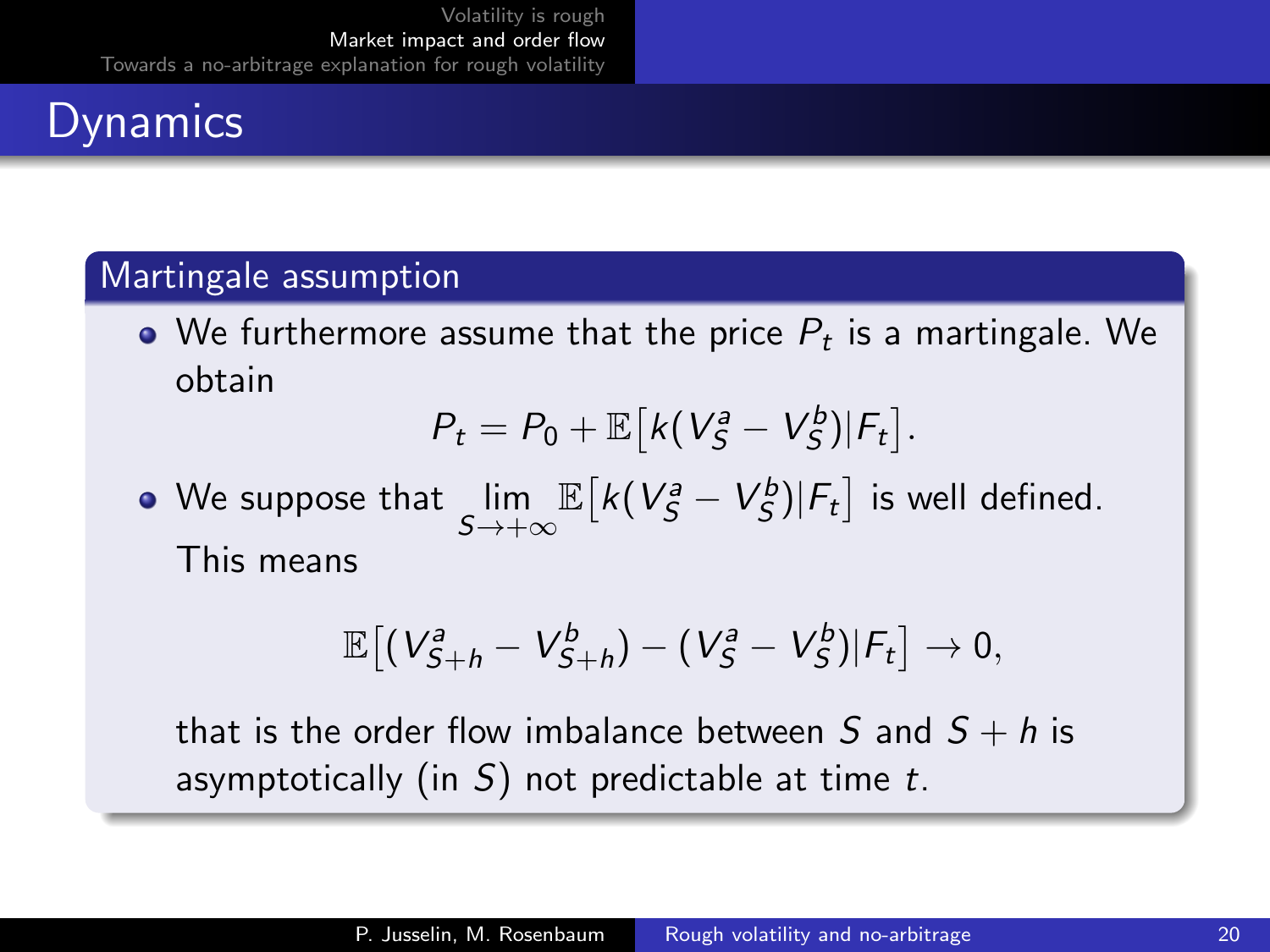# **Dynamics**

### Price dynamics

• Under the preceding assumptions, we finally get

$$
P_t = P_0 + k \lim_{S \to +\infty} \mathbb{E} \left[ \left( V_S^a - V_S^b \right) | F_t \right].
$$

- Martingale price.
- Linear permanent impact, independent of execution mode.
- The price process only depends on the global market order flow and not on the individual executions of metaorders. We thus do not need to assume that the market sees the execution of metaorders as it is usually done.
- Market orders move the price because they change the anticipation that market makers have about the future of the order flow.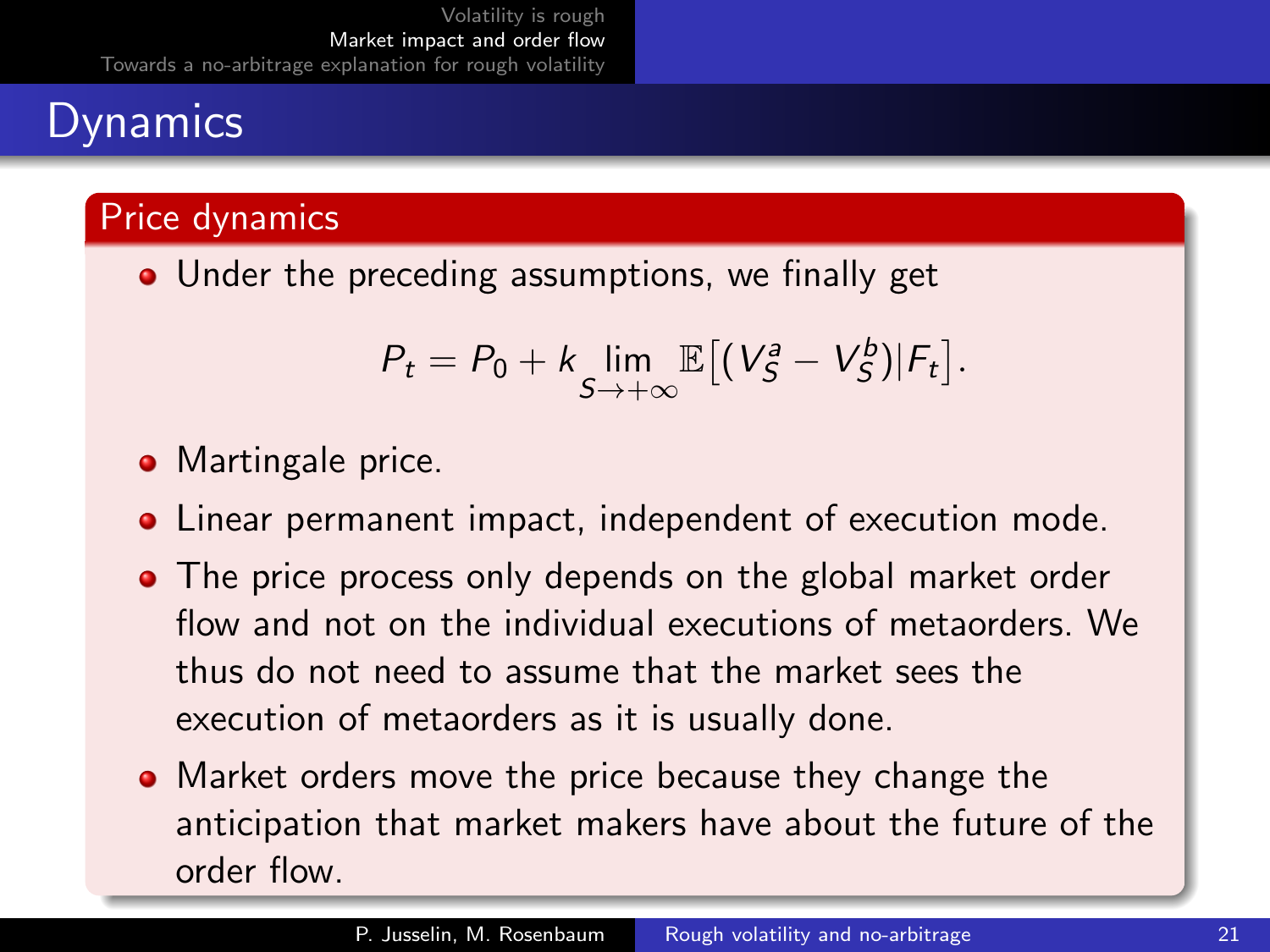### <span id="page-21-0"></span>Table of contents

### 1 [Volatility is rough](#page-1-0)

[Market impact and order flow](#page-12-0)

### 3 [Towards a no-arbitrage explanation for rough volatility](#page-21-0)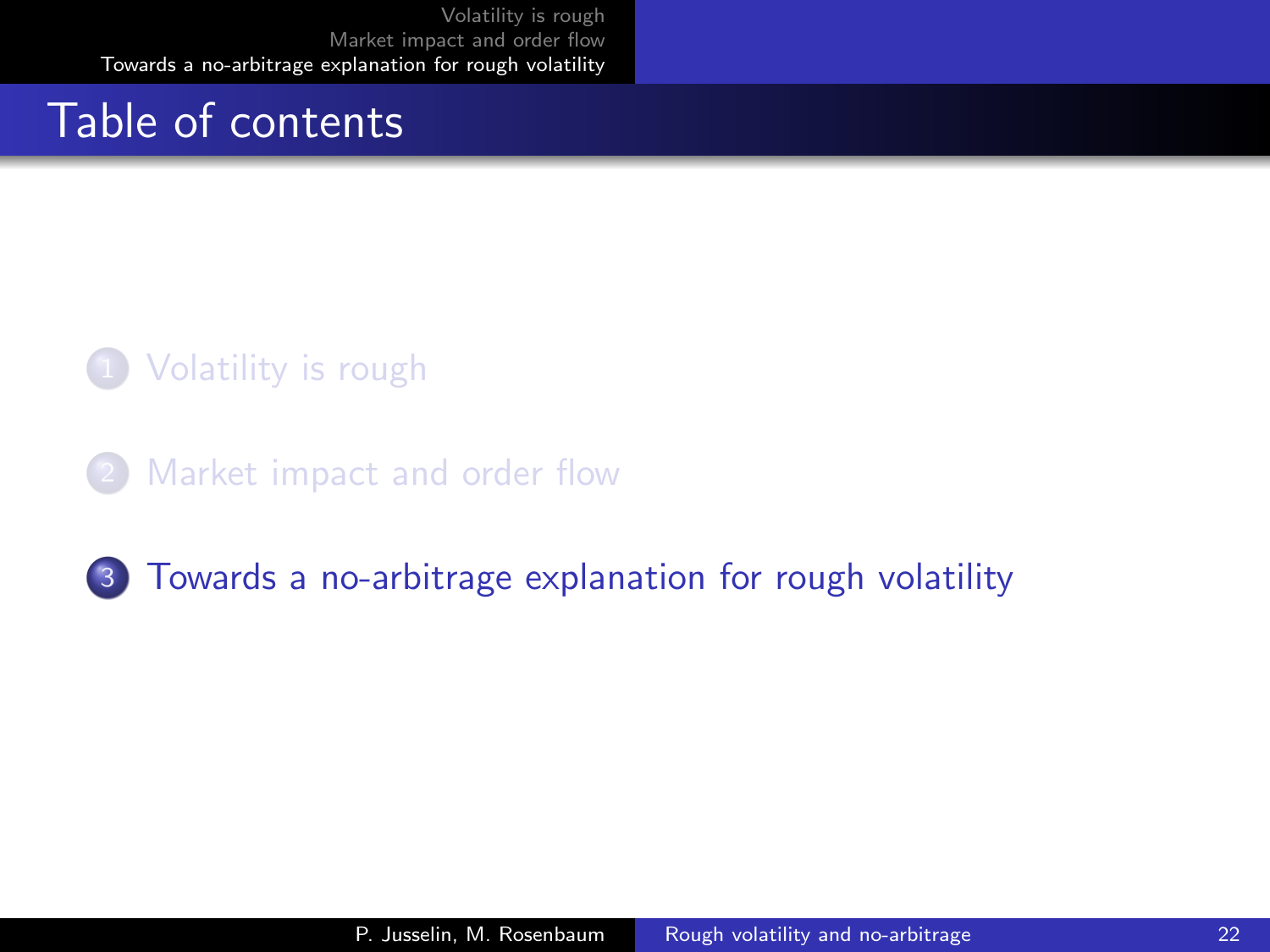## Preliminary : Hawkes processes

#### Hawkes process

A Hawkes process  $(N_t)_{t>0}$  is a self exciting point process, whose intensity at time  $t$ , denoted by  $\lambda_t$ , is of the form

$$
\lambda_t = \mu + \sum_{0 < J_i < t} \phi(t - J_i) = \mu + \int_{(0,t)} \phi(t - s) dN_s,
$$

where  $\mu$  is a positive real number,  $\phi$  a regression kernel and the  $J_i$  are the points of the process before time t.

These processes have been introduced in 1971 by Hawkes in the purpose of modeling earthquakes and their aftershocks. First introduction in finance : Chavez-Demoulin et al. (2005), Bowsher (2007).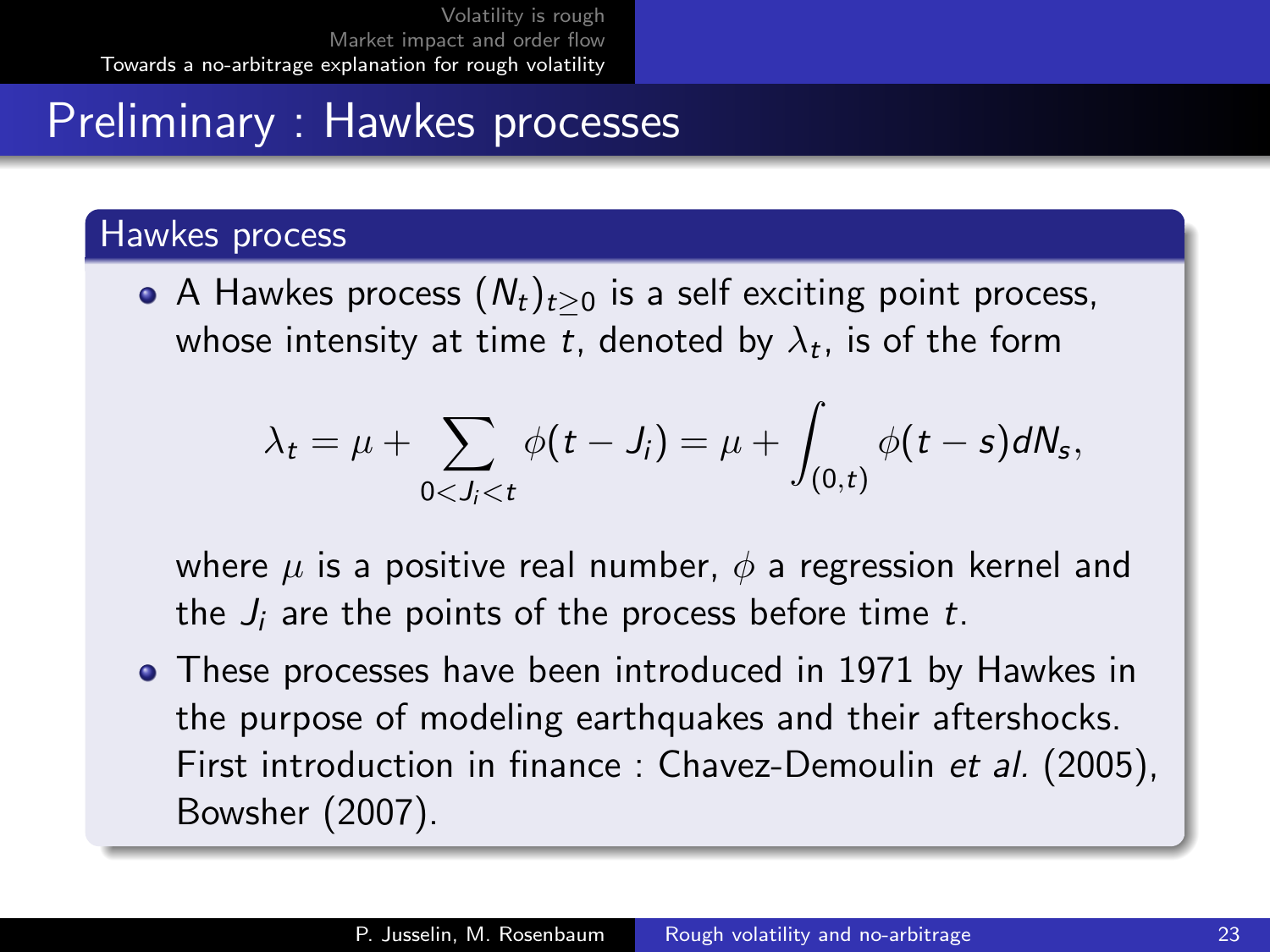# Hawkes specification

#### Hawkes propagator

- We now assume that buy and sell order flows are modeled by independent Hawkes processes  $N^a$  and  $N^b$  with same parameters  $\mu$  and  $\phi$ . All orders have same unit volume.
- Later on we will consider an asymptotic setting so that the flows are defined on [0, T] with  $T \rightarrow +\infty$ .
- $\bullet$  To be very general, we allow the parameters to depend on  $T$ (but do not assume they do). So we write  $N^{a,T}$ ,  $N^{b,T}$ ,  $\mu^T$ ,  $\phi^{\mathcal{T}}= \mathsf{a}^{\mathcal{T}}\phi$  with  $\mathsf{a}^{\mathcal{T}} < 1$  and  $\int \phi = 1$  (stability condition).
- Note that the average intensity of our processes is essentially  $\beta^{\mathcal{T}} = \mu^{\mathcal{T}} (1 - \mathsf{a}^{\mathcal{T}})^{-1}$  (stationary case).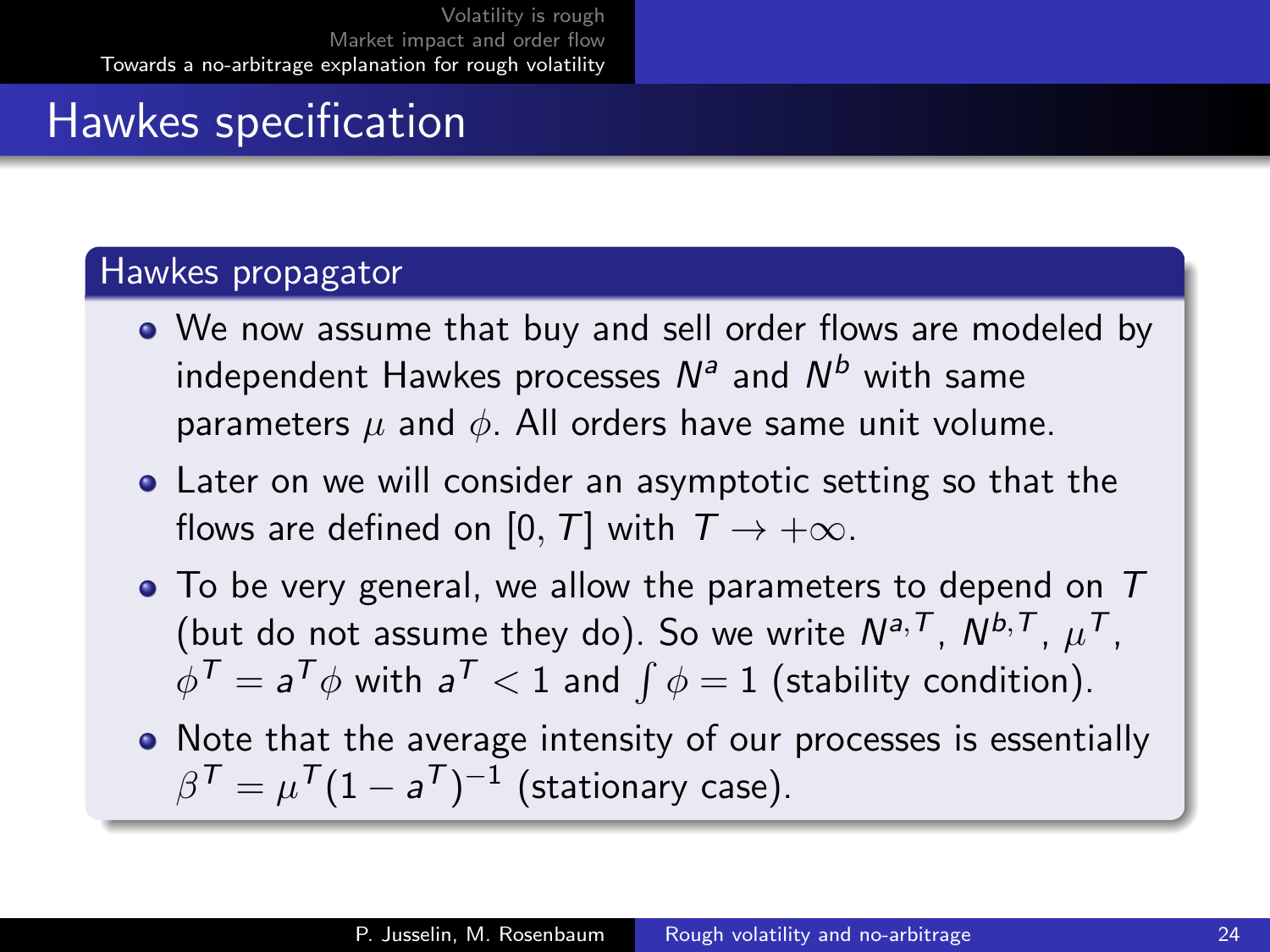## Price dynamic under Hawkes specification

### Price equation

• In this case, the general equation above rewrites as the following propagator dynamic

$$
P_t = P_0 + \int_0^t \zeta^{\mathcal{T}}(t-s) (dN_s^{a,\mathcal{T}} - dN_s^{b,\mathcal{T}}),
$$

with  $\zeta^{\mathcal{T}}(t) = \left(1 + \int_{t}^{+\infty} \psi^{\mathcal{T}}(u) - \int_{0}^{t} \psi^{\mathcal{T}}(u-s) \phi^{\mathcal{T}}(s) ds du\right).$ 

• The propagator kernel compensates the correlation of the order flow implied by the Hawkes dynamics to recover a martingale price. Note that the kernel does not tend to 0 since there is permanent impact.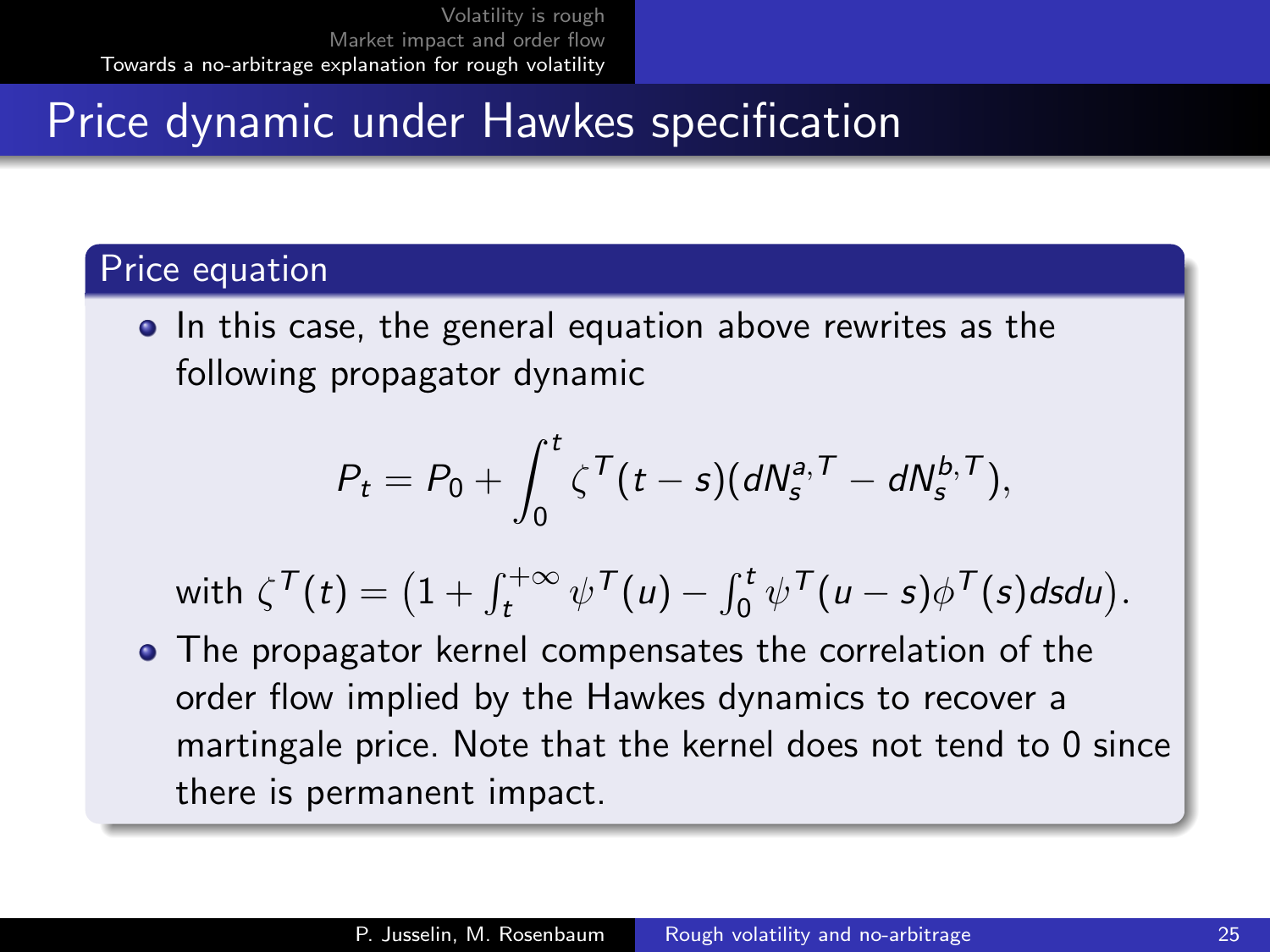### Adding our own transactions

#### Labeled order

- In the above framework,  $N^{a,T}$  and  $N^{b,T}$  are the flows of anonymous market orders.
- Now assume we arrive on the market, executing our own (buy) metaorder. Our flow is a Poisson process n on  $[0, T]$ (can be generalized) with intensity  $I^{\mathcal{T}}=\gamma\beta^{\mathcal{T}}$ ,  $\gamma < 1$ (proportion  $\gamma$  of the total flow).
- According to the propagator approach, we get

$$
P_t = P_0 + \int_0^t \zeta^{\mathcal{T}}(t-s)(dN_s^{a,\mathcal{T}} - dN_s^{b,\mathcal{T}}) + \int_0^t \zeta^{\mathcal{T}}(t-s)dn_s.
$$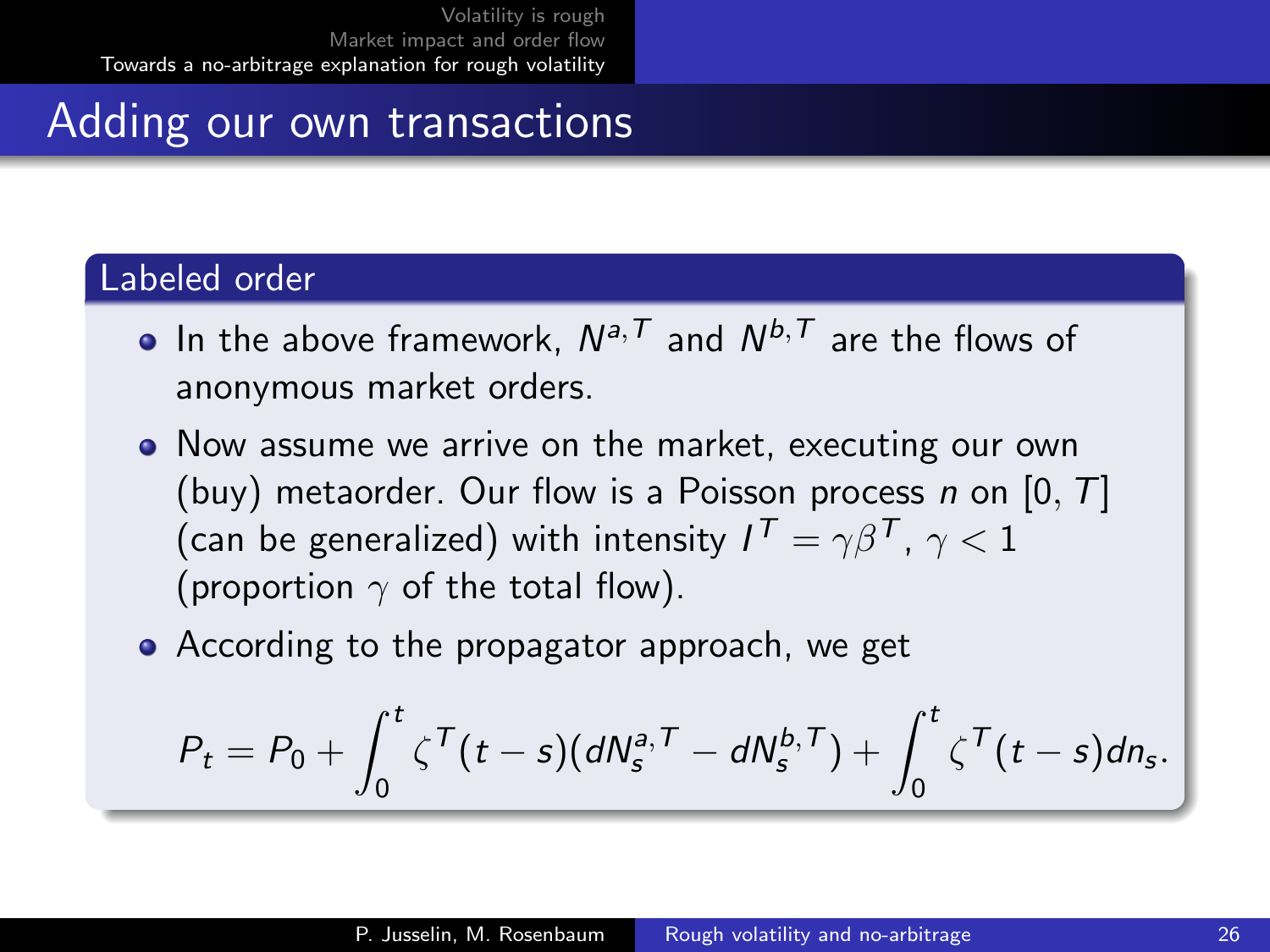# Impact function

### Explicit market impact

We get that the impact function of a metaorder executed between 0 and  $T$  is for  $0 \le t \le T$ 

$$
MI(t) := \mathbb{E}[P_t - P_0] = I^{\mathsf{T}} \int_0^t \zeta^{\mathsf{T}}(t-s) ds.
$$

• We define

$$
\overline{MI}^{\mathsf{T}}(t) = \frac{MI_{t\overline{I}}^{\mathsf{T}}}{T\beta^{\mathsf{T}}} = \int_0^t \chi^{\mathsf{T}}(t-s) \mathrm{d} s,
$$

with

$$
\chi^{\mathcal{T}}(s) = \gamma \frac{\zeta^{\mathcal{T}}(\mathcal{T}s)}{1 - a^{\mathcal{T}}}.
$$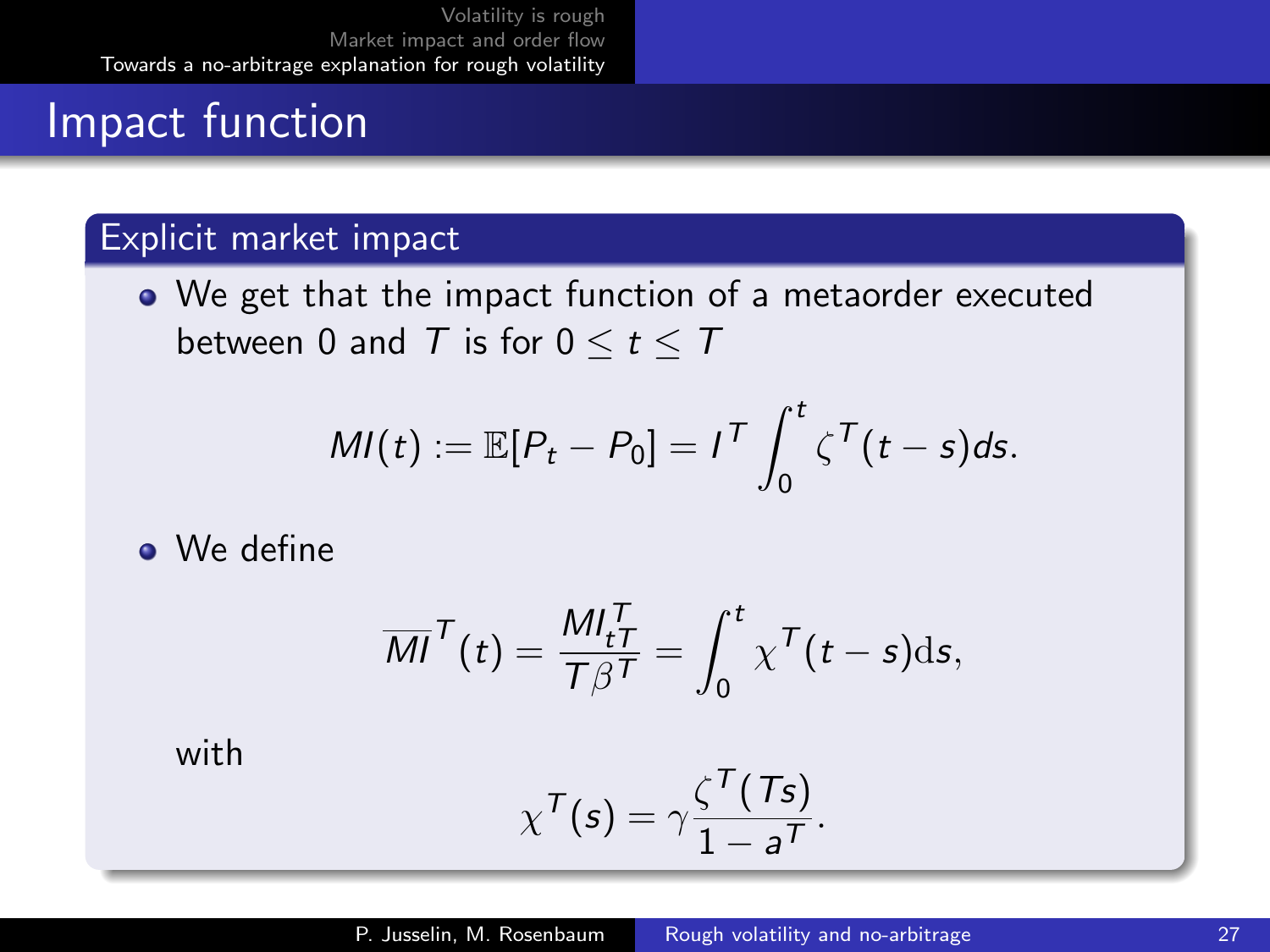### Decomposing the impact

#### Transient and permanent market impact

• We have

$$
\overline{MI}^T(t) = \int_0^t \chi^T(t-s) \mathrm{d} s,
$$

$$
\chi^{\mathcal{T}}(s) = \gamma \big(1 + (1 - s^{\mathcal{T}})^{-1}\int_{\mathcal{T}s}^{+\infty} \phi \big).
$$

- The market impact kernel is the sum of a linear market impact representing the permanent component and of a transient term vanishing after the metaorder completion.
- Existence of transient part is equivalent (asymptotically) to the existence of a limit for  $(1-a^{\mathcal{T}})^{-1}\int_{\mathcal{T}_{\mathcal{S}}}^{+\infty}\phi$ .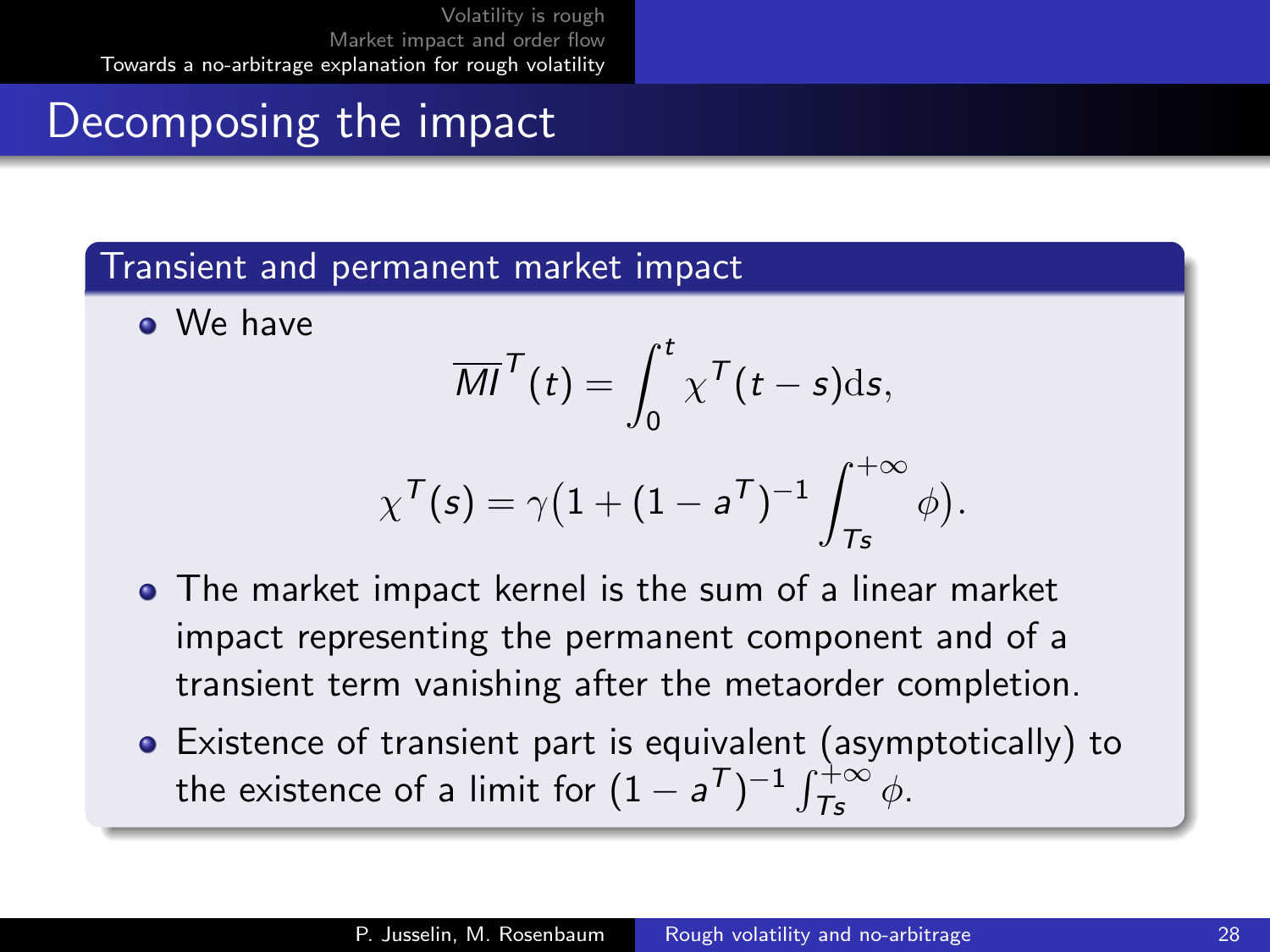# Shape of the market impact

#### Power-law market impact

Assume the transient part of the market impact exists. Then for  $t < 1$ .

$$
\lim_{T \to +\infty} \overline{MI}^T(t) - \gamma t = \gamma K t^{1-\alpha}
$$

for some  $K > 0$  and  $\alpha \in (0,1)$ . Furthermore, we necessarily have  $\textsf{a}^\mathcal{T} \to 1$  (highly endogenous market) and the tail of the Hawkes kernel is power-law of order  $x^{-(1+\alpha)}$ .

Note that the celebrated square-root law (Bouchaud et al., Farmer et al., Pohl et al.) corresponds to  $\alpha = 1/2$ .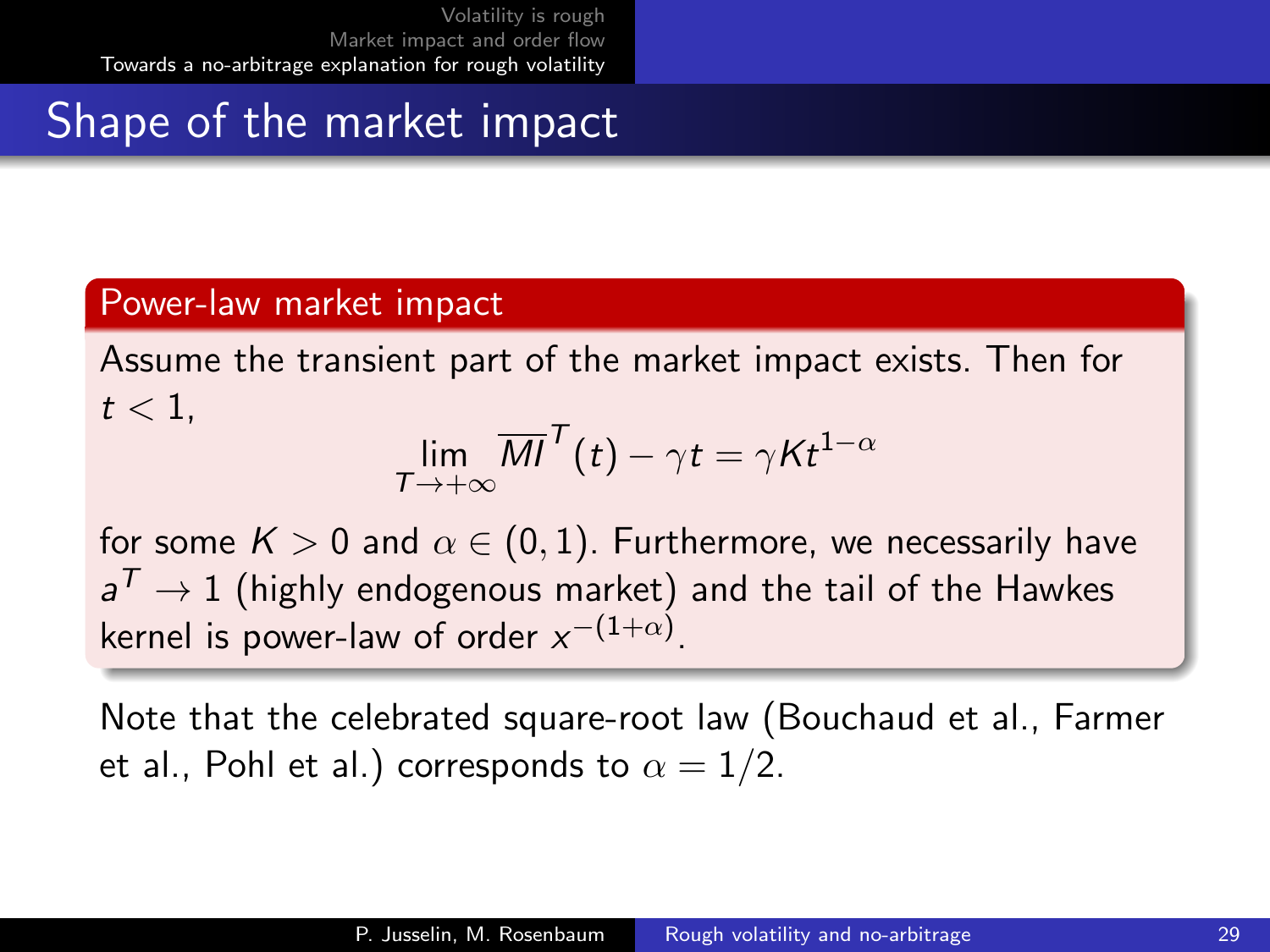# Limiting price process

### Emergence of (hyper-)rough processes

Let  $\bar{P}_t^{\, \mathcal{T}} = \frac{1}{\mathcal{T}\beta^{\mathcal{T}}}P_t^{\, \mathcal{T}}$  and assume  $\mu^{\, \mathcal{T}}(1-a^{\, \mathcal{T}})\, \mathcal{T}$  tends to  $\delta.$  As  $\, \mathcal{T}$ goes to infinity, the limit  $P_t$  of  $\bar{P}^\mathcal{T}_t$  satisfies

$$
P_t=B_{X_t},
$$

$$
X_t = \frac{2}{\delta} \int_0^t F^{\alpha,\lambda}(s) \mathrm{d} s + \frac{1}{\delta \sqrt{\lambda}} \int_0^t F^{\alpha,\lambda}(t-s) \mathrm{d} W_{X_s},
$$

where  $B$  and  $W$  are Brownian motions,  $\lambda = {\cal K} \Gamma(1-\alpha)^{-1}$  and  $F^{\alpha,\lambda}(t)=\int_0^t f^{\alpha,\lambda}(s)\mathrm{d}s$  with  $f^{\alpha,\lambda}$  the density of the Mittag-Leffler distribution. Furthermore, X has Hölder regularity min $(2\alpha, 1) - \varepsilon$ .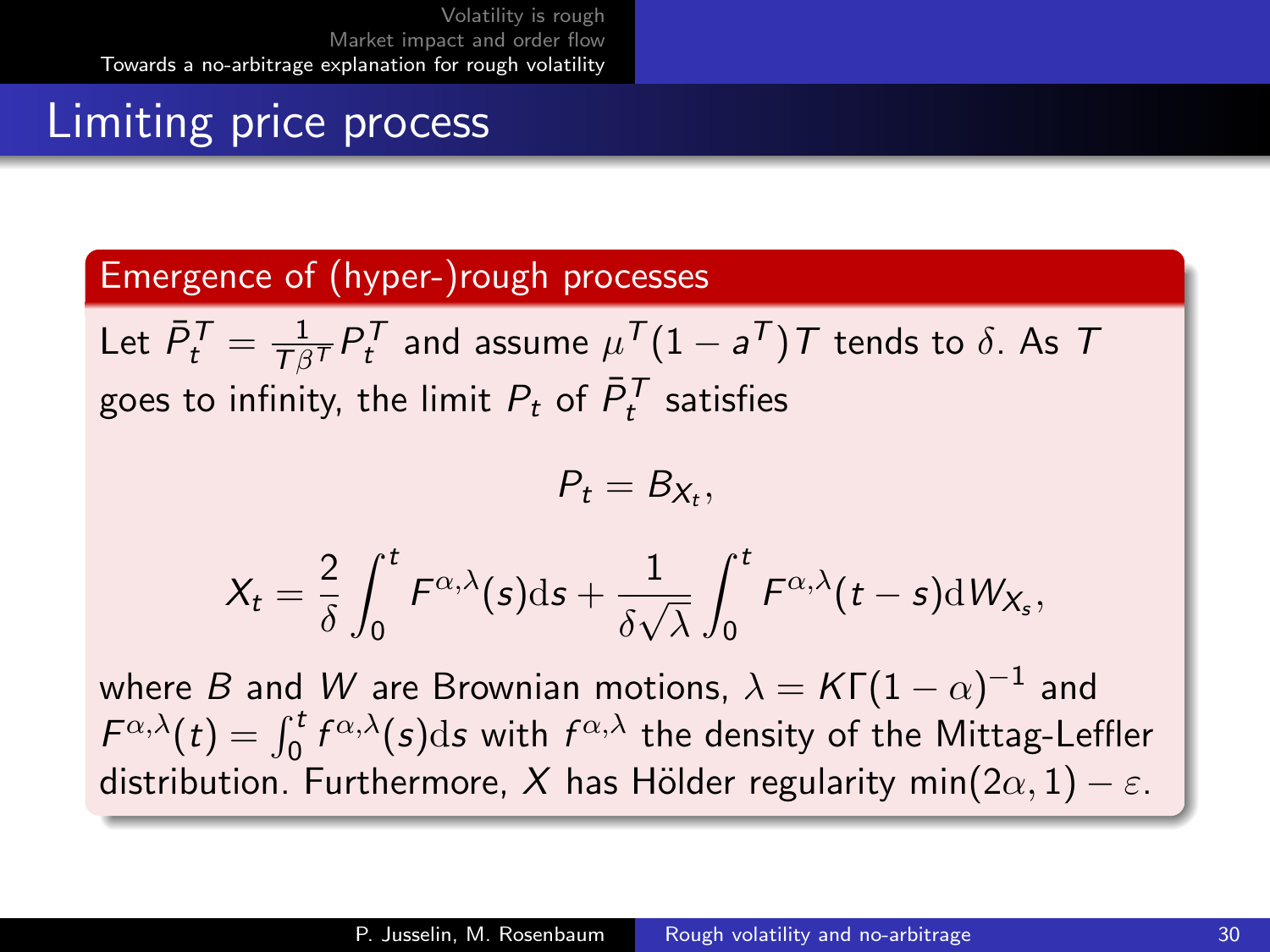# Uniqueness in law of the limit

#### Characterization of the limit

Let  $X$  be the cumulated volatility process of the limiting price,  $f \in C^0(\mathbb{R}^+, \mathbb{R}^-)$ . The function  $K(f, t) = \mathbb{E}[\exp(\int_0^t f(s) \mathrm{d}X_{t-s})]$ satisfies

$$
K(f,t)=\exp(\int_0^t g(s)\mathrm{d} s),
$$

with  $g$  the (unique) solution of the Volterra Ricatti equation

$$
g(t) = \int_0^t f^{\alpha,\lambda}(t-s) \left(\frac{\delta}{4}g(s)^2 + \frac{2}{\delta}f(s)\right) \mathrm{d}s.
$$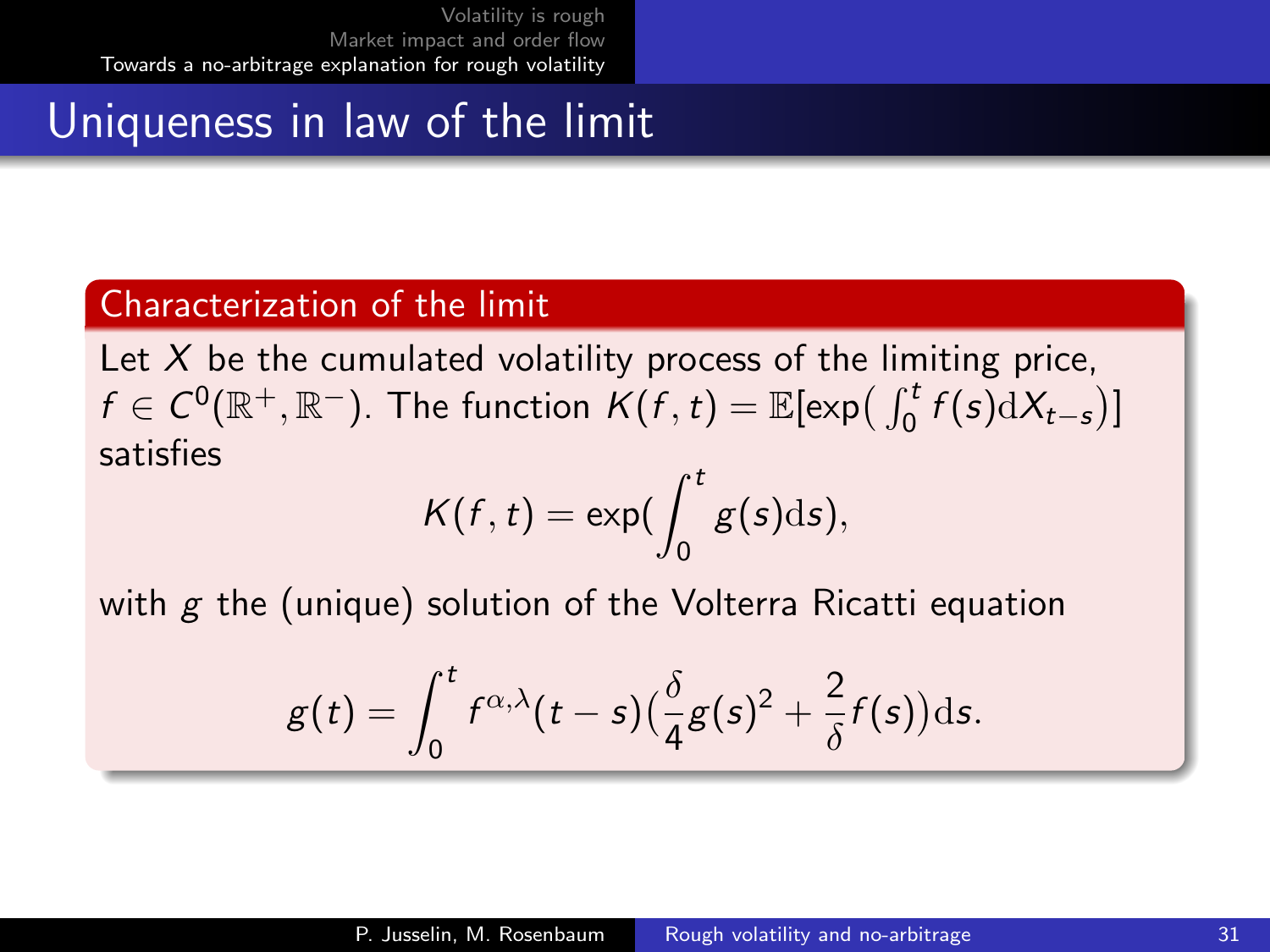### The case  $\alpha > 1/2$

#### Rough Heston limit

When  $\alpha>\frac{1}{2}$ , the rescaled price process variance is almost surely differentiable. Furthermore

$$
P_t = \int_0^t \sqrt{Y_s} \mathrm{d}B_s,
$$

$$
Y_t = \frac{1}{\Gamma(\alpha)} \left( \int_0^t (t-s)^{\alpha-1} \left( \frac{2}{\delta} - \lambda Y_s \right) ds + \int_0^t (t-s)^{\alpha-1} \sqrt{Y_s} dW_s \right).
$$
  
Therefore we have a rough Heston model with  $H = \alpha - 1/2$ .